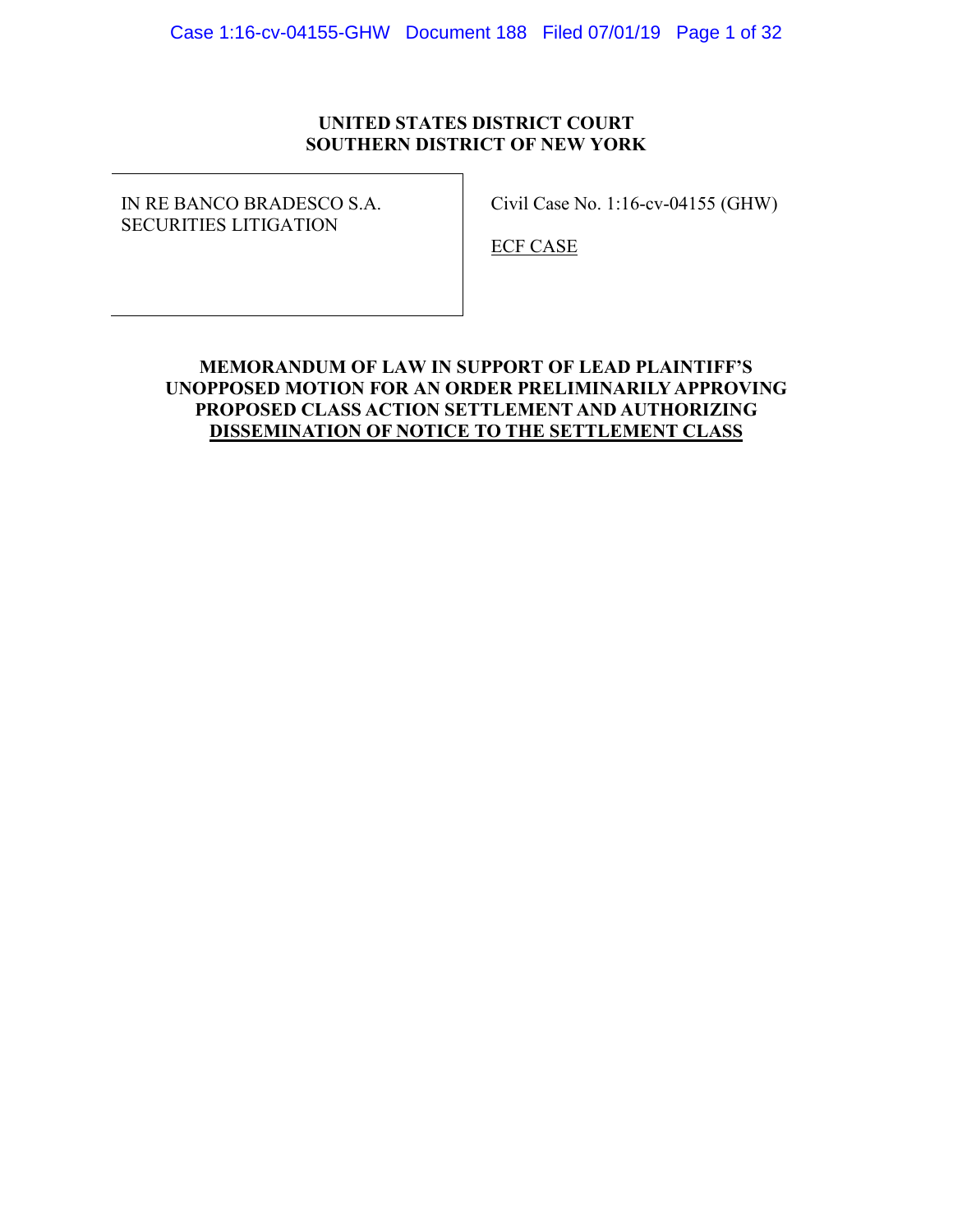# **TABLE OF CONTENTS**

| I.                                                                         |                                                                                                               |                                                                    |                |                                                                                                                           |  |  |
|----------------------------------------------------------------------------|---------------------------------------------------------------------------------------------------------------|--------------------------------------------------------------------|----------------|---------------------------------------------------------------------------------------------------------------------------|--|--|
| II.                                                                        |                                                                                                               |                                                                    |                |                                                                                                                           |  |  |
| III.                                                                       |                                                                                                               |                                                                    |                |                                                                                                                           |  |  |
| IV.                                                                        |                                                                                                               | THE PROPOSED SETTLEMENT MERITS PRELIMINARY APPROVAL 7              |                |                                                                                                                           |  |  |
|                                                                            | A.                                                                                                            |                                                                    |                |                                                                                                                           |  |  |
|                                                                            | <b>B.</b>                                                                                                     | The Court "Will Likely Be Able to" Approve the Proposed Settlement |                |                                                                                                                           |  |  |
|                                                                            |                                                                                                               | 1.                                                                 |                | "Procedural" Aspects of the Settlement Satisfy Rule 23(e)(2)9                                                             |  |  |
|                                                                            | 2.                                                                                                            |                                                                    |                |                                                                                                                           |  |  |
|                                                                            |                                                                                                               |                                                                    | a.             | The Settlement Provides Substantial Relief, Especially in<br>Light of the Costs, Risks, and Delay of Further Litigation11 |  |  |
|                                                                            |                                                                                                               |                                                                    | b.             | The Proposed Settlement Does Not Unjustly Favor Any                                                                       |  |  |
|                                                                            |                                                                                                               |                                                                    | $\mathbf{c}$ . | The Anticipated Request for Attorneys' Fees is Reasonable15                                                               |  |  |
|                                                                            |                                                                                                               |                                                                    | d.             | Lead Plaintiff Has Identified All Agreements Made in                                                                      |  |  |
| V.                                                                         | THE PROPOSED SETTLEMENT CLASS SHOULD BE CERTIFIED 17                                                          |                                                                    |                |                                                                                                                           |  |  |
| VI.                                                                        | THE COURT SHOULD APPROVE THE FORM, CONTENT, AND METHOD<br>FOR DISSEMINATING NOTICE TO THE SETTLEMENT CLASS 21 |                                                                    |                |                                                                                                                           |  |  |
| The Proposed Method of Disseminating Notice of the Settlement to the<br>A. |                                                                                                               |                                                                    |                |                                                                                                                           |  |  |
|                                                                            | The Proposed Notices Clearly and Concisely Inform Settlement Class<br><b>B.</b>                               |                                                                    |                |                                                                                                                           |  |  |
| VII.                                                                       | PROPOSED SCHEDULE OF SETTLEMENT-RELATED EVENTS 25                                                             |                                                                    |                |                                                                                                                           |  |  |
| VIII.                                                                      |                                                                                                               |                                                                    |                |                                                                                                                           |  |  |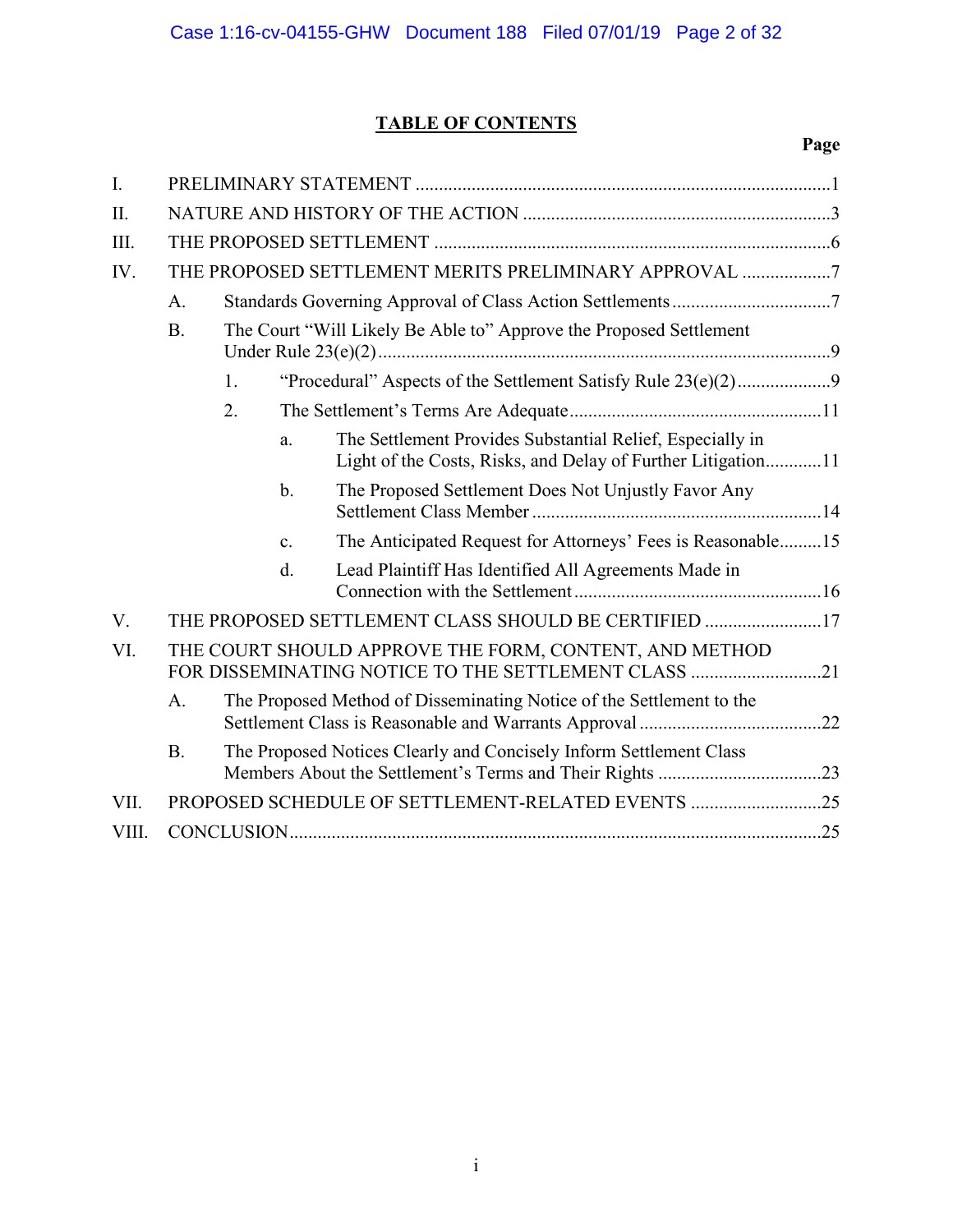# **TABLE OF AUTHORITIES**

# **Page(s)**

# **Cases**

| In re Advanced Battery Techs., Inc. Sec. Litig.,             |
|--------------------------------------------------------------|
| Amchem Prods., Inc. v. Windsor,                              |
| In re Amgen Inc. Sec. Litig.,                                |
| Arbuthnot v. Pierson,                                        |
| In re Bear Stearns Cos., Inc. Sec., Deriv. and ERISA Litig., |
| In re Celestica Inc. Sec. Litig.,                            |
| In re China Sunergy Sec. Litig.,                             |
| In re Citigroup Inc. Bond Litig.,                            |
| City of Detroit v. Grinnell Corp.,                           |
| City of Providence v. Aeropostale, Inc.,                     |
| Ebin v. Kangadis Food Inc.,                                  |
| Edwards v. N. Am. Power & Gas, LLC,                          |
| Enea v. Bloomberg, L.P.,                                     |
| In re Facebook, Inc., IPO Sec. & Deriv. Litig.,              |
| In re Flag Telecom Holdings, Ltd. Sec. Litig.,               |
|                                                              |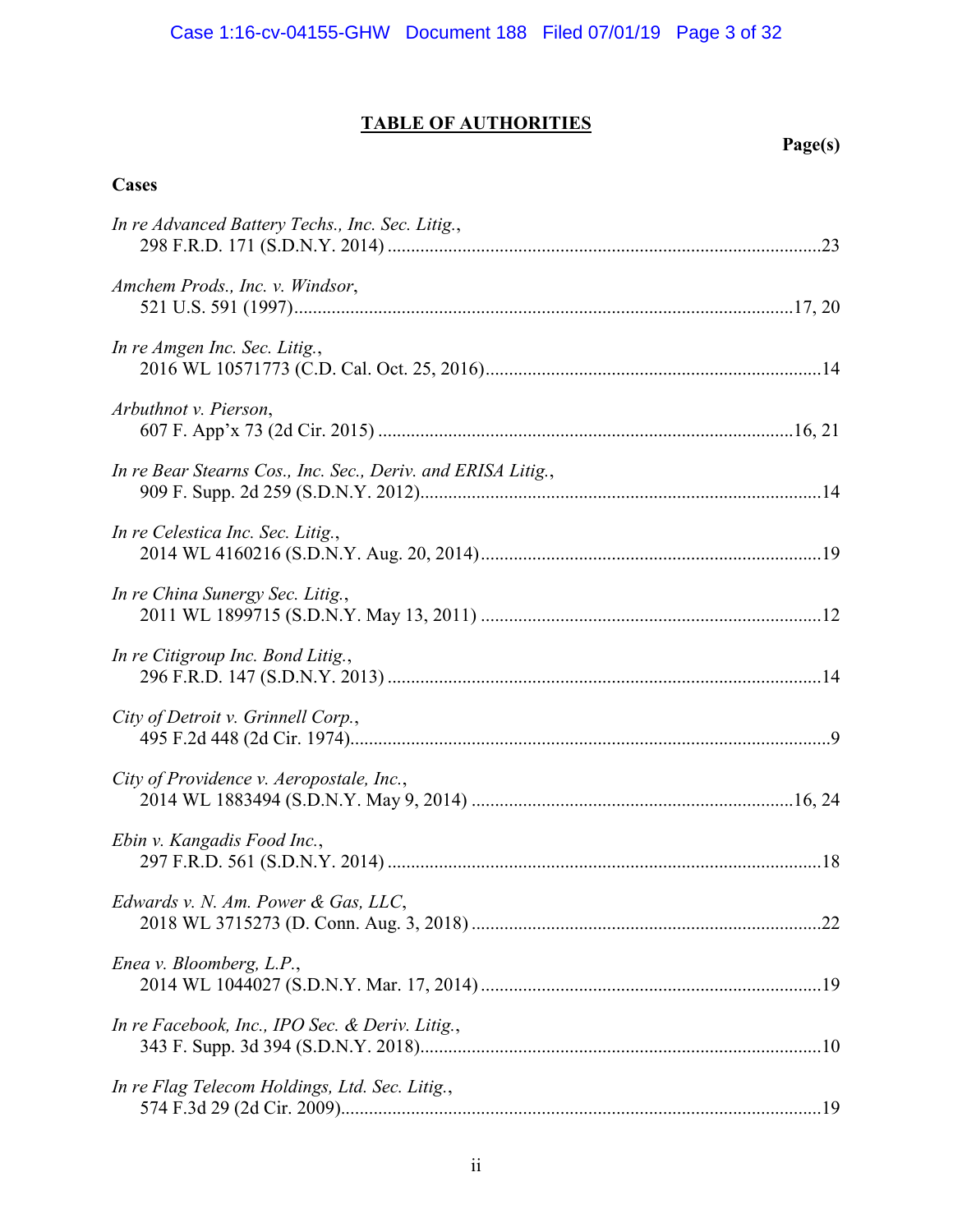# Case 1:16-cv-04155-GHW Document 188 Filed 07/01/19 Page 4 of 32

| Fort Worth Emps.' Ret. Fund v. J.P. Morgan Chase & Co.,                    |  |
|----------------------------------------------------------------------------|--|
| In re Giant Interactive Grp., Inc. Sec. Litig.,                            |  |
| Hefler v. Wells Fargo & Co.,                                               |  |
| In re IMAX Sec. Litig.,                                                    |  |
| In re Lehman Bros. Sec. & ERISA Litig.,                                    |  |
| In re LIBOR-Based Fin. Instruments Antitrust Litig.,                       |  |
| In re Marsh & McLennan Cos., Inc. Sec. Litig.,                             |  |
| McLaughlin v. IDT Energy,                                                  |  |
| In re Merrill Lynch & Co., Inc. Research Reports Sec. Litig.,              |  |
| N.J. Carpenters Health Fund v. Royal Bank of Scot. Grp., PLC,              |  |
| NECA-IBEW Health & Welfare Fund v. Goldman, Sachs & Co.,                   |  |
| Newman v. Stein,                                                           |  |
| In re Parmalat Sec. Litig.,                                                |  |
| In re Payment Card Interchange Fee and Merchant Discount Antitrust Litig., |  |
| In re Platinum & Palladium Commod. Litig.,                                 |  |
| In re Polaroid ERISA Litig.,                                               |  |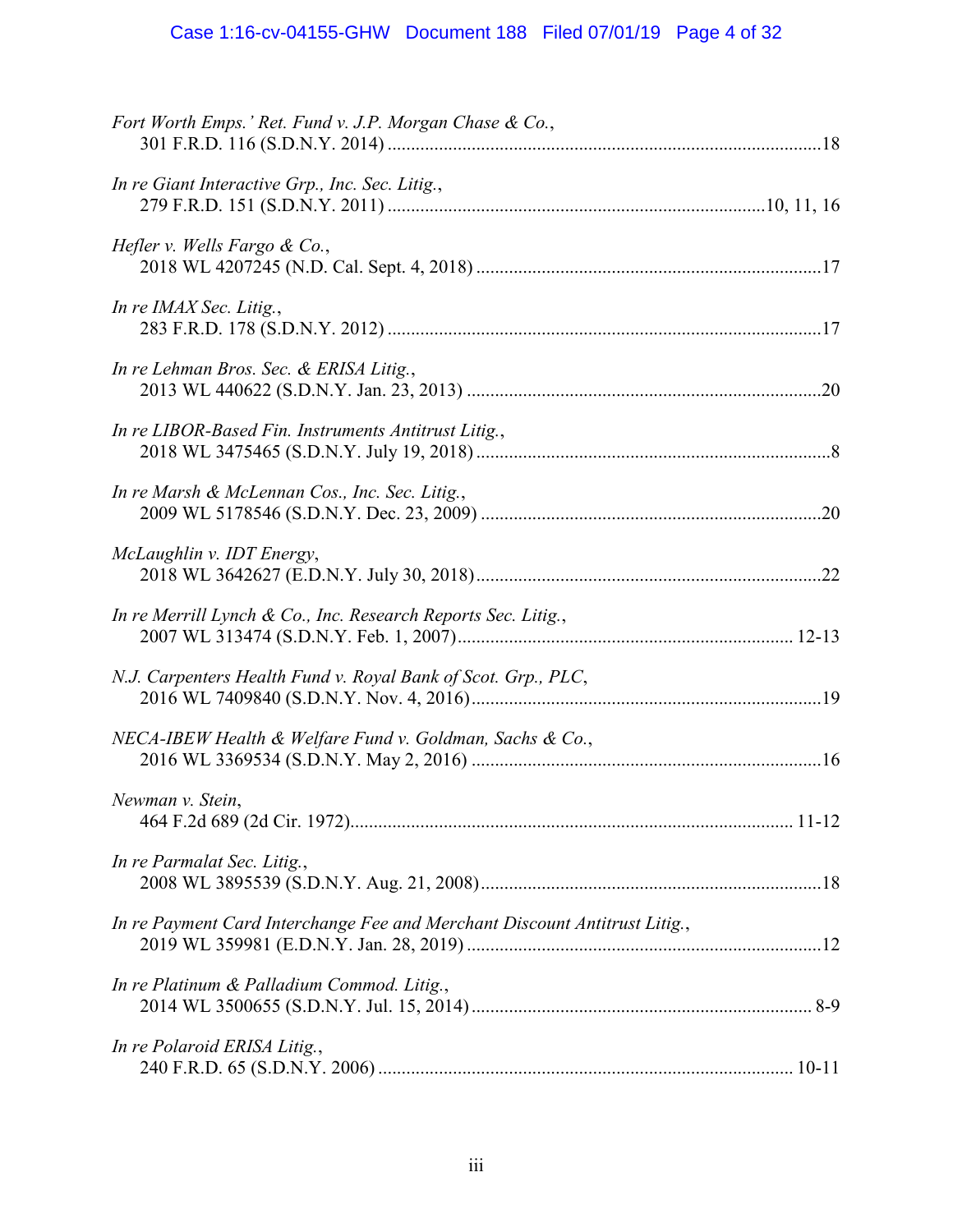# Case 1:16-cv-04155-GHW Document 188 Filed 07/01/19 Page 5 of 32

| Pub. Emps.' Ret. Sys. of Miss. v. Merrill Lynch & Co., Inc.,                |  |
|-----------------------------------------------------------------------------|--|
| In re Telik, Inc. Sec. Litig.,                                              |  |
| In re U.S. Foodservice Inc. Pricing Litig.,                                 |  |
| Velez v. Majik Cleaning Serv., Inc.,                                        |  |
| Velez v. Novartis Pharm. Corp.,                                             |  |
| Wal-Mart Stores, Inc. v. Dukes,                                             |  |
| Wal-Mart Stores, Inc. v. Visa U.S.A., Inc.,                                 |  |
| In re Warner Chilcott Ltd. Sec. Litig.,                                     |  |
| Yang v. Focus Media Holding Ltd.,                                           |  |
| Yuzary v. HSBC Bank USA, N.A.,                                              |  |
| <b>Statutes</b>                                                             |  |
|                                                                             |  |
|                                                                             |  |
| <b>Other Authorities</b>                                                    |  |
|                                                                             |  |
|                                                                             |  |
|                                                                             |  |
| William B. Rubenstein, Newberg on Class Actions § 8:28 (5th ed. 2015) 22-23 |  |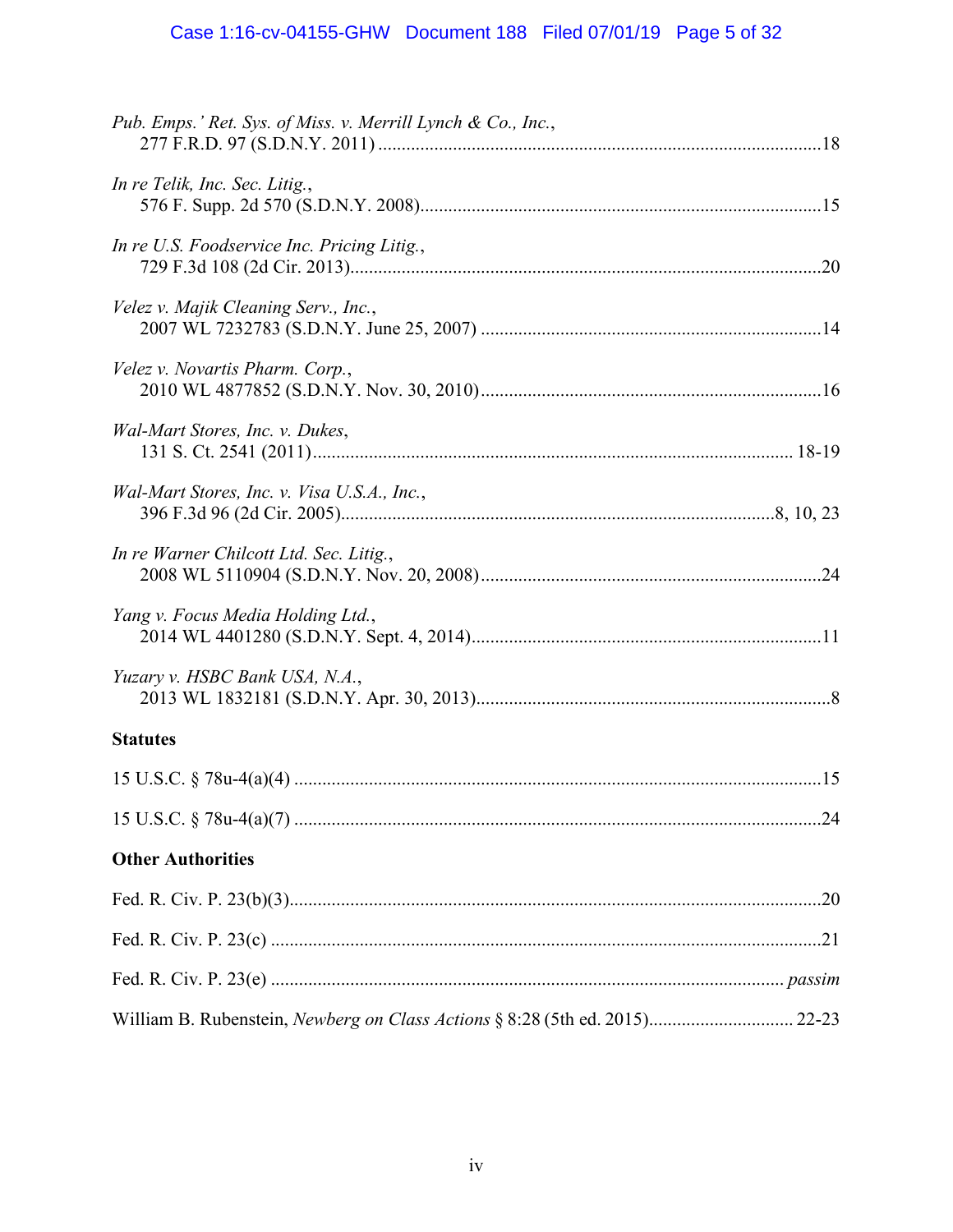#### Case 1:16-cv-04155-GHW Document 188 Filed 07/01/19 Page 6 of 32

Court-appointed Lead Plaintiff Public Employees' Retirement System of Mississippi ("Mississippi" or "Lead Plaintiff") respectfully submits this Memorandum of Law in support of its unopposed motion, pursuant to Rule 23 of the Federal Rules of Civil Procedure ("Federal Rules" or "Rules"), for entry of the Parties' agreed-upon [Proposed] Order Preliminarily Approving Settlement and Providing for Notice ("Preliminary Approval Order"), submitted herewith. Defendants do not oppose Lead Plaintiff's request for entry of the Preliminary Approval Order.<sup>[1](#page-5-0)</sup>

## **I. PRELIMINARY STATEMENT**

Following nearly three years of highly-contested litigation, the Parties have reached an agreement to resolve all claims against Defendants in this Action and related claims pursuant to the accompanying Stipulation. By the Settlement, Lead Plaintiff, through its counsel, has obtained \$14,500,000 for the benefit of the Settlement Class.

The Settlement is the product of extensive litigation, as well as well-informed and hardfought arm's-length negotiations by experienced counsel. By the time the Settlement was reached, Lead Plaintiff and its counsel had, *inter alia*: (i) conducted an extensive investigation; (ii) filed the detailed Amended Complaint; (iii) briefed Defendants' motion to dismiss; (iv) engaged in substantial discovery, including seeking documents from multiple Brazilian authorities and entities by means of Letters Rogatory through The Hague Convention; (v) retained an economist expert in connection with class certification proceedings; (vi) consulted with a damages expert; (vii) briefed a motion for class certification and a related motion for leave to add Boilermaker-Blacksmith as an additional class representative; (viii) defended depositions of both proposed class representatives and Mississippi's investment advisor; (ix) defended the deposition of Lead

<span id="page-5-0"></span><sup>&</sup>lt;sup>1</sup> All capitalized terms not defined herein have the meanings ascribed to them in the Stipulation and Agreement of Settlement dated July 1, 2019 ("Stipulation"), attached as Exhibit A to the Declaration of Andrew L. Zivitz submitted herewith (the "Zivitz Declaration").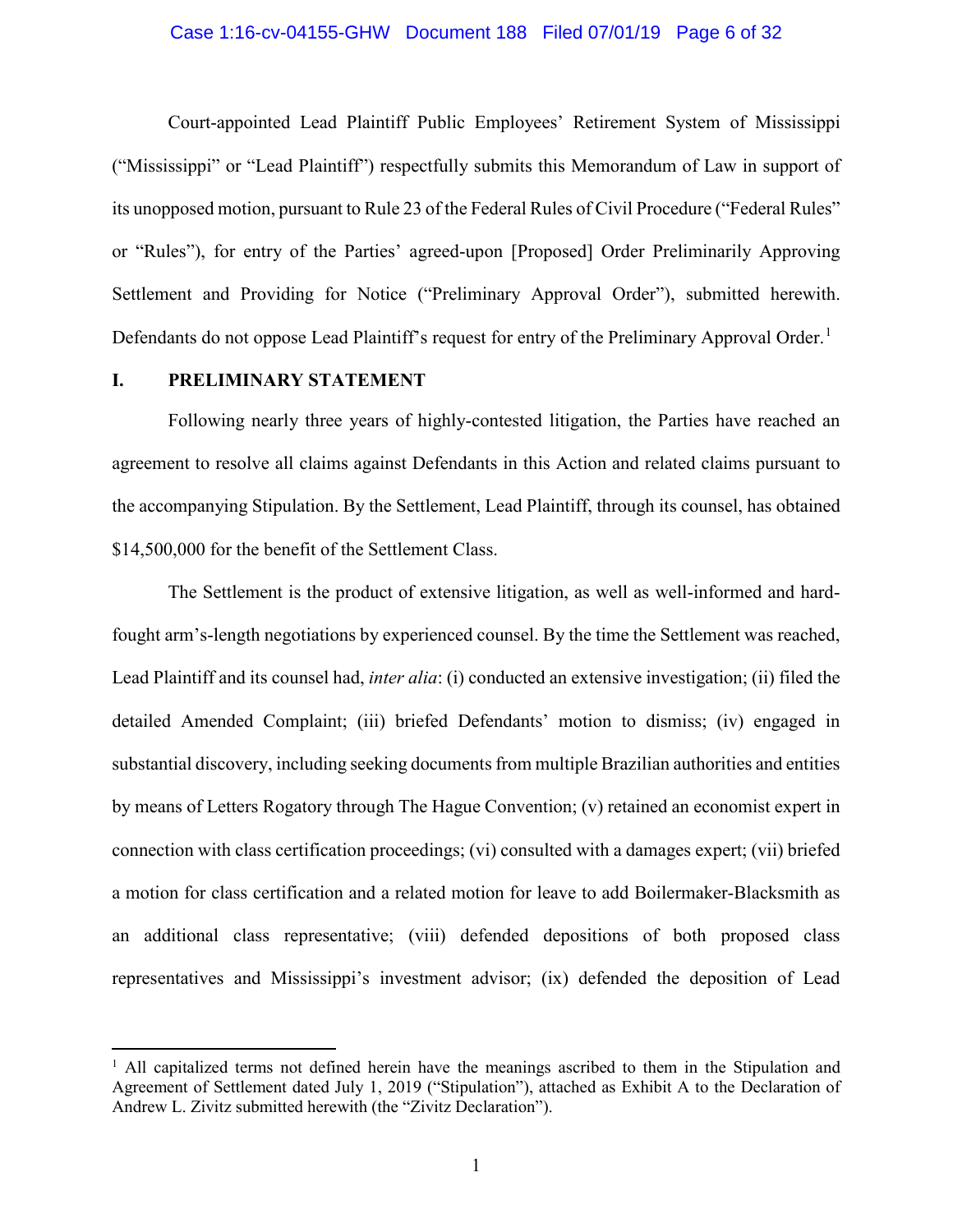#### Case 1:16-cv-04155-GHW Document 188 Filed 07/01/19 Page 7 of 32

Plaintiff's class certification expert and conducted the deposition of Defendants' class certification expert; (x) commenced preparation for a two-day evidentiary hearing and oral argument related to class certification; and (xi) engaged in formal mediation with Defendants' Counsel, under the auspices of a well-respected mediator, which included pre-mediation briefing and expert analyses.

As a result of these and other efforts discussed herein, Lead Plaintiff and its counsel were wholly aware of the strengths and weaknesses of Lead Plaintiff's claims, and made a fullyinformed evaluation of the risks of continued litigation and the fairness of the Action's resolution at this time. Lead Plaintiff respectfully submits that the Settlement appropriately balances Lead Plaintiff's objective of securing the highest possible monetary recovery for the Settlement Class against the significant risk that it could receive a smaller recovery—*or no recovery—*if the Action continued. Moreover, Lead Plaintiff and its counsel believe that the Settlement is in the best interest of the Settlement Class, and ultimately should be approved by the Court.

At this time, Lead Plaintiff seeks the Court's entry of the Preliminary Approval Order, which will start the process of considering final approval of the Settlement by authorizing notice of the Settlement's terms and conditions to investors who are believed to be Settlement Class Members. The Preliminary Approval Order also will set a final hearing (i.e., "Settlement Fairness Hearing") for the Parties and Settlement Class Members to present arguments and evidence for and against the Settlement. At this hearing, the Court will have before it more extensive submissions in support of the Settlement and will be asked to make a determination as to whether, in accordance with Rule  $23(e)(2)$ , the Settlement is fair, reasonable, and adequate.

Preliminary approval of the Settlement will begin this process by, among other things:

- preliminarily approving the terms of the Settlement set forth in the Stipulation;
- provisionally certifying the Settlement Class and appointing Lead Plaintiff as class representative and Lead Counsel as class counsel, for purposes of the Settlement only;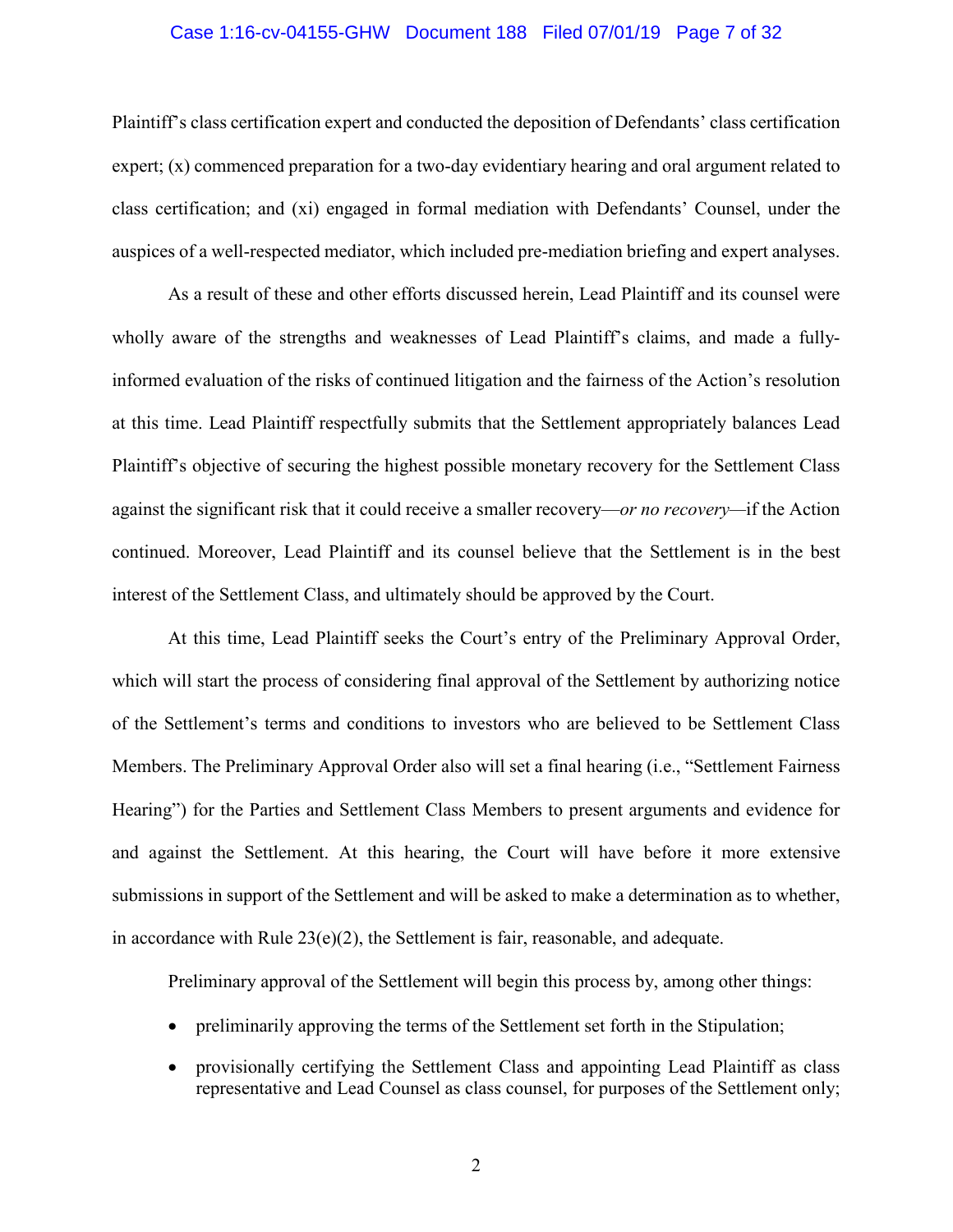- approving retention of Epiq Class Action & Claims Solutions, Inc. ("Epiq") as Claims Administrator;
- approving the form and content of the full Notice, Postcard Notice, Claim Form and Summary Notice attached as Exhibits 1, 2, 3 and 4 to the Preliminary Approval Order;
- approving the proposed procedures for providing notice to the Settlement Class through mailing of the Postcard Notice, posting of the Notice and Claim Form on a website designed for the Settlement, and publication of the Summary Notice as the best notice practicable under the circumstances and complying with due process, Rule 23, and the Private Securities Litigation Reform Act of 1995 ("PSLRA"); and
- setting a schedule for: (i) providing notice to the Settlement Class; (ii) Settlement Class Members to request exclusion from the Settlement Class; (iii) Settlement Class Members to object to the Settlement, or any part thereof; (iv) Settlement Class Members to submit Claim Forms in order to be potentially eligible to share in the Net Settlement Fund; (v) submitting papers in support of final approval of the Settlement and related matters; and (vi) the Settlement Fairness Hearing, at which the Court will consider final approval of the Settlement, as well as approval of the Plan of Allocation and Lead Counsel's request for attorneys' fees and Litigation Expenses, including reimbursement of costs to Plaintiffs pursuant to the PSLRA.

For the reasons set forth herein, Lead Plaintiff respectfully submits that the Settlement

warrants the Court's preliminary approval and respectfully requests that the Court enter the

Preliminary Approval Order.

## **II. NATURE AND HISTORY OF THE ACTION**

This case arose out of the Brazilian Federal Police's multi-year investigation into the alleged bribery of Brazilian tax officials (i.e., "Operation Zealots"), which revealed that, during the relevant time period, Defendants, as alleged, offered to pay millions of dollars in bribes in exchange for billions of dollars in favorable tax rulings and benefits for Bradesco. Specifically, Lead Plaintiff alleged that Bradesco and three of its senior executives, Luiz Carlos Trabuco Cappi ("Trabuco"), Luiz Carlos Angelotti ("Angelotti"), and Domingos Figueiredo de Abreu ("Abreu") violated the federal securities laws by issuing false and misleading statements and failing to disclose material adverse facts concerning Bradesco's Code of Ethics and compliance measures in an attempt to conceal this tax bribery scheme. Lead Plaintiff further alleged that the price of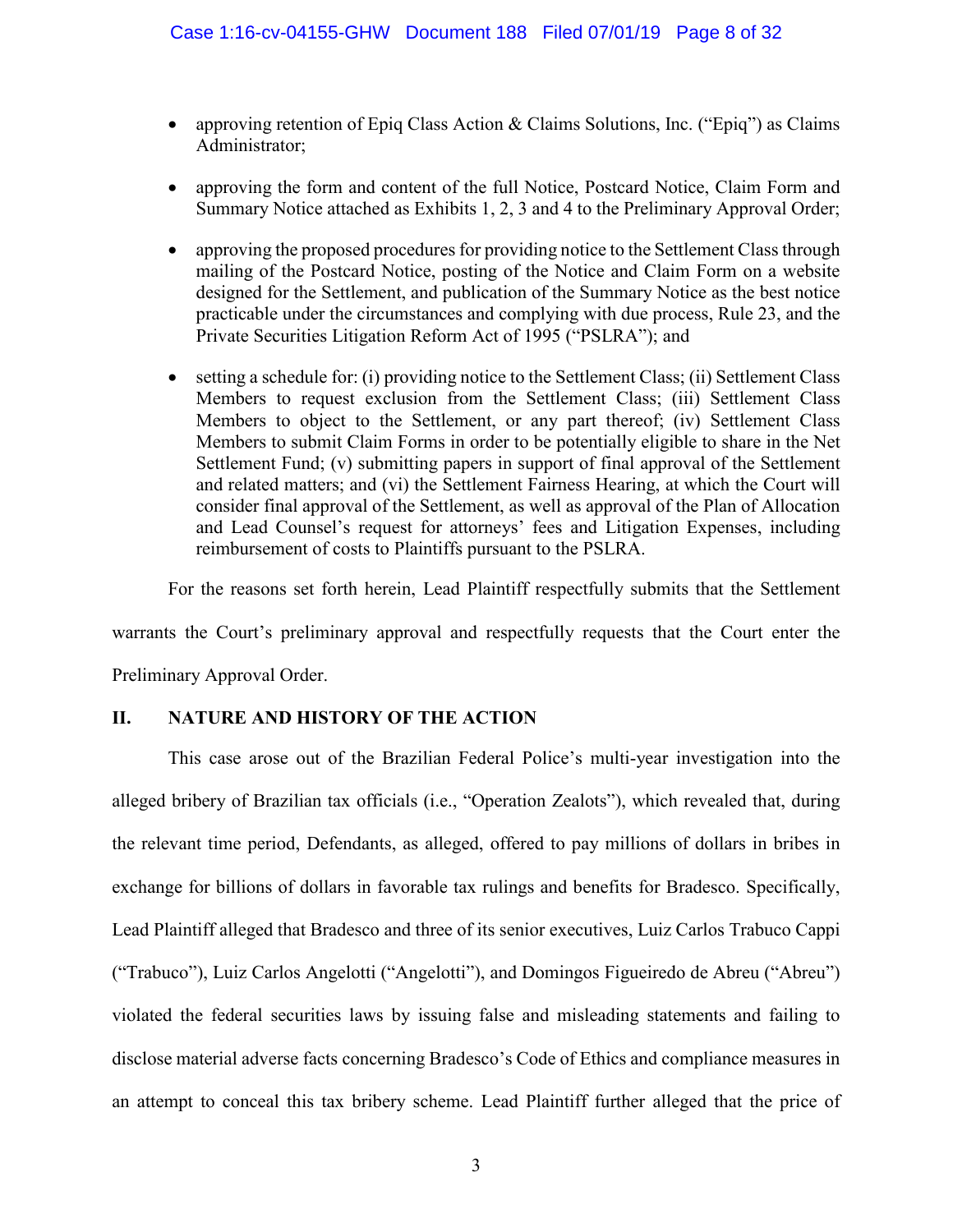#### Case 1:16-cv-04155-GHW Document 188 Filed 07/01/19 Page 9 of 32

Bradesco PADS was artificially inflated during the relevant time period as a result of Defendants' alleged misstatements and omissions and, when the relevant truth was revealed, the price of the PADS declined, injuring Settlement Class Members.

This securities class action commenced on June 3, 2016. ECF No. 1. Following briefing, and pursuant to the PSLRA, the Court, on August 15, 2016, appointed Mississippi as Lead Plaintiff for the proposed class and approved Mississippi's selection of Kessler Topaz Meltzer & Check, LLP as Lead Counsel and Labaton Sucharow LLP as Liaison Counsel. ECF No. 24.

The operative complaint, the Amended Complaint, was filed on October 21, 2016. ECF No. 45. The Amended Complaint asserted claims under §§ 10(b) and 20(a) of the Securities Exchange Act of 1934 ("Exchange Act") and Rule 10b-5 promulgated thereunder against Bradesco, its Chief Executive Officer, Trabuco, its Managing Officer and Investor Relations Officer, Angelotti, and its Executive Vice President, Abreu. Prior to filing the Amended Complaint, Lead Plaintiff and its counsel conducted a thorough investigation into the asserted claims which included analyzing: (i) documents filed publicly by Bradesco with the United States Securities and Exchange Commission ("SEC") and the Brazilian Comissão de Valores Mobiliários ("CVM"); (ii) publicly available information and data, including securities analysts' reports, transcripts of Bradesco conference calls, press releases, and media reports published in the United States and Brazil concerning Bradesco and Operation Zealots; (iii) documents, criminal complaints and other evidence submitted by Brazilian prosecutors and other Brazilian governmental authorities in Brazilian federal court proceedings; and (iv) the applicable law governing Lead Plaintiff's claims and potential defenses thereto. Lead Counsel also retained and consulted with Brazilian counsel at Deffenti & Queiroz Advogados.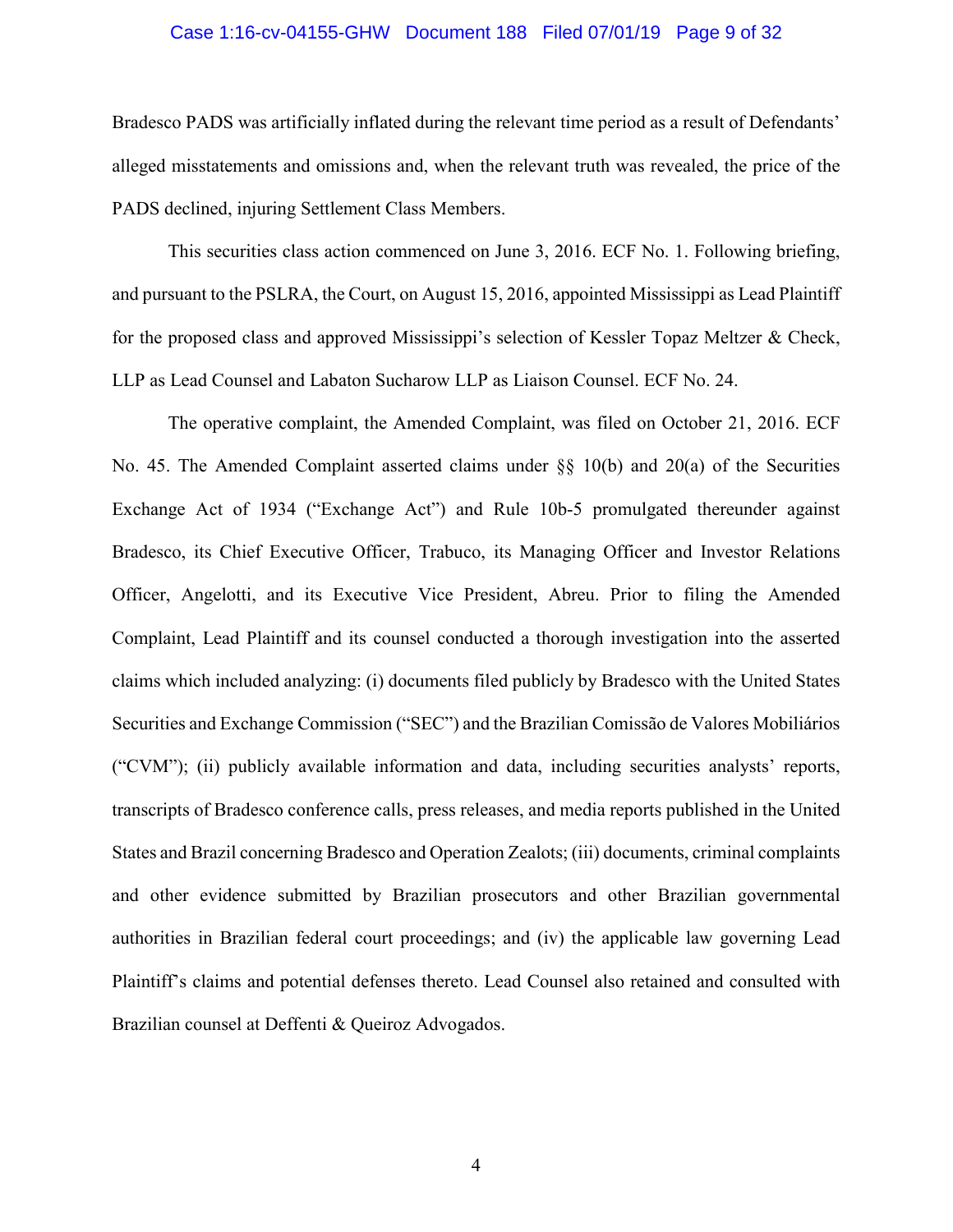#### Case 1:16-cv-04155-GHW Document 188 Filed 07/01/19 Page 10 of 32

On December 23, 2016, defendants moved to dismiss the Amended Complaint (ECF Nos. 63-65), which Lead Plaintiff opposed on February 3, 2017 (ECF Nos. 69-70). On March 3, 2017, defendants filed a reply in support of their motion. ECF Nos. 73-74. By Opinion and Order dated September 29, 2017, the Court granted in part and denied in part the motion to dismiss ("MTD Order"). ECF No. 84. Pursuant to the MTD Order, the Court (i) sustained claims under § 10(b) of the Exchange Act and Rule 10b-5 thereunder with respect to certain statements made by Bradesco, Trabuco and Angelotti; (ii) sustained claims under  $\S 20(a)$  of the Exchange Act against Trabuco; and (iii) granted defendants' motion to dismiss in all other respects, including all claims against Abreu. *Id.* Defendants answered the Amended Complaint on January 31, 2018, and filed an amended answer on April 6, 2018. ECF Nos. 101 & 106.

Following the MTD Order, discovery commenced. Among other things, Lead Plaintiff served document requests upon Defendants, and the Parties met and conferred on several occasions regarding search terms, custodians and the scope of production. At the time of settlement, Defendants had produced approximately 65,000 pages of documents in response to such requests. In addition, Lead Plaintiff drafted and submitted to the Court for issuance seven letters of request to be served on various Brazilian authorities and entities. Specifically, on April 10, 2018, Lead Plaintiff filed its Motion for Issuance of Letters of Request for International Judicial Assistance pursuant to the Hague Convention of 18 March 1970 (ECF Nos. 107-08), which motion was opposed by Defendants. *See* ECF Nos. 110-12. Pursuant to Orders entered on April 20, 2018 and April 30, 2018 (ECF Nos. 113 & 116), the Court issued the letters of request on May 3, 2018.

Thereafter, on August 17, 2018, Lead Plaintiff moved for certification of the class("Motion to Certify"), including appointment of Lead Plaintiff and Boilermaker-Blacksmith as class representatives. ECF Nos. 137-140. On August 21, 2018, Defendants filed a letter seeking a pre-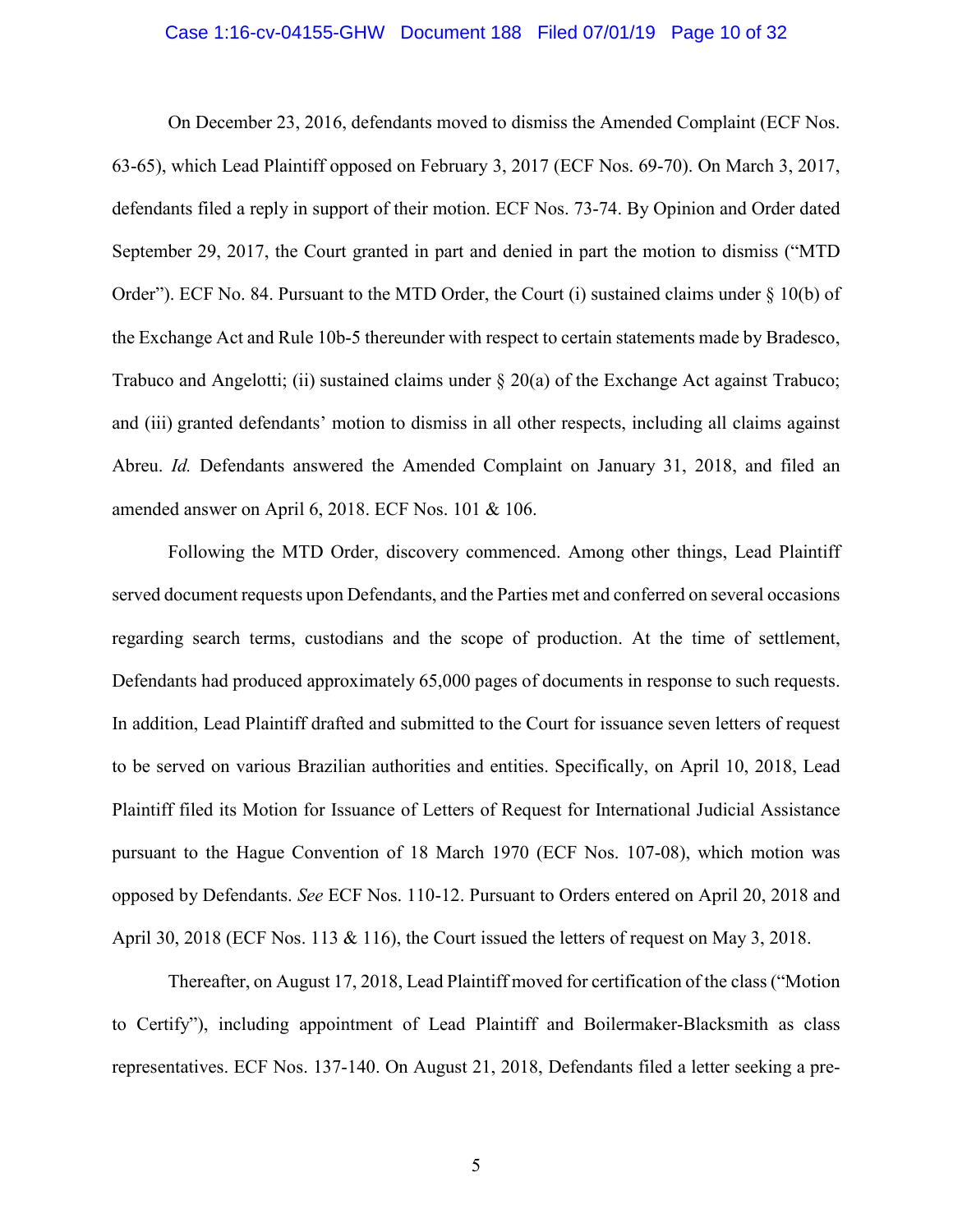#### Case 1:16-cv-04155-GHW Document 188 Filed 07/01/19 Page 11 of 32

motion conference regarding Defendants' proposed motion to strike Lead Plaintiff's addition of Boilermaker-Blacksmith. ECF No. 143. Lead Plaintiff responded to Defendants' letter on August 27, 2018. ECF No. 145. On September 14, 2018, following a telephone conference with the Court, and pursuant to the Court's request, Lead Plaintiff moved for leave to add Boilermaker-Blacksmith as a proposed class representative ("Motion to Add"). Both motions were fully briefed and pending at the time of settlement. ECF Nos. 149-152. In furtherance of these motions, both Plaintiffs, along with Mississippi's investment advisor, responded to document requests, produced over ten thousand pages of documents collectively and sat for depositions. The Parties' class certification experts also were deposed. Lead Plaintiff also had begun preparation for a May 14-15, 2019 evidentiary hearing regarding its Motion to Certify at the time the Parties agreed to settle.

#### **III. THE PROPOSED SETTLEMENT**

While Lead Plaintiff's Motion to Certify and Motion to Add were pending, the Parties agreed to explore the possibility of settlement and engaged Jed D. Melnick, Esq. of JAMS and The Weinstein Melnick Team to facilitate their negotiations. In advance of their mediation with Mr. Melnick in April 2018, the Parties exchanged detailed mediation statements setting forth their respective positions. At the mediation, following hard-fought negotiations, the Parties agreed to settle the Action and executed a Term Sheet setting forth the material terms of their agreement.

The Parties subsequently negotiated the Stipulation, which sets forth the final terms and conditions of the Settlement, including, among other things, a release of all claims asserted against Defendants in the Action, and related claims, in return for a \$14.5 million cash payment for the benefit of the Settlement Class. In accordance with the Stipulation, Defendants shall pay or cause to be paid the Settlement Amount into the Escrow Account following preliminary approval of the Settlement. *See*  Stipulation ¶ 9. The Settlement Amount, plus accrued interest, after deduction of any attorneys' fees and Litigation Expenses awarded by the Court, Taxes and Tax Expenses, and Notice and Administration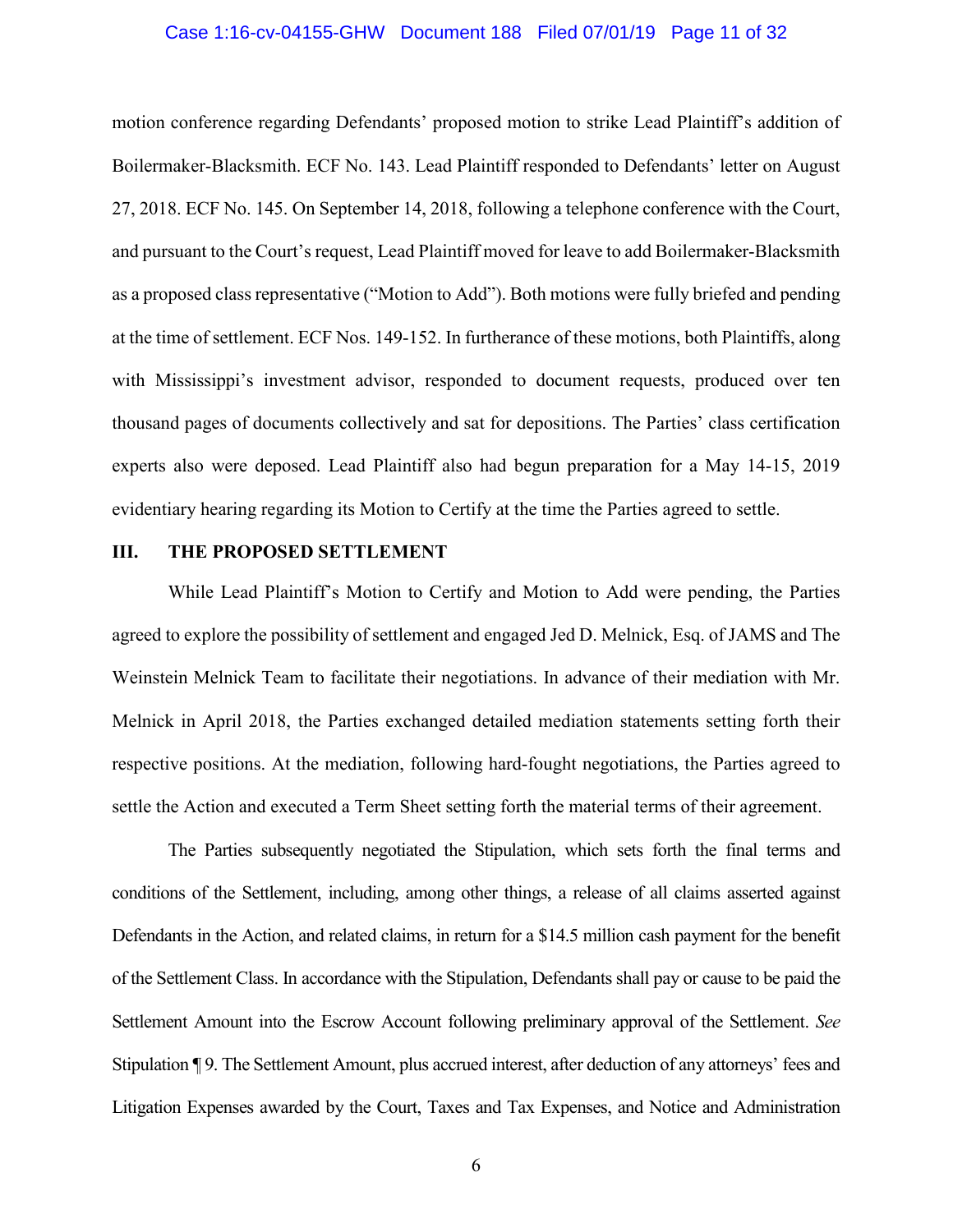#### Case 1:16-cv-04155-GHW Document 188 Filed 07/01/19 Page 12 of 32

Costs (the "Net Settlement Fund"), will be distributed among eligible Settlement Class Members in accordance with a plan of allocation to be approved by the Court (discussed below in more detail).

Under the Settlement, the Parties have agreed to certification of the following Settlement Class for settlement purposes only: all persons and entities who purchased or otherwise acquired Bradesco PADS during the period from August 8, 2014 through July 27, 2016, inclusive, and were injured thereby.[2](#page-11-0) *See* Stipulation ¶ 1(tt). As discussed below, the proposed Settlement Class satisfies the requirements of Rules 23(a) and 23(b)(3), and Lead Plaintiff will request that the Court decide, at or after the Settlement Fairness Hearing, that the Settlement Class should be certified for settlement purposes.

If the Settlement receives the Court's final approval, Settlement Class Members will release the "Released Plaintiffs' Claims" in exchange for the right to participate in the Settlement. *See* Stipulation ¶ 1(oo). The release's scope is reasonable as it is limited to claims related to the purchase, sale, acquisition, disposition or holding of Bradesco PADS during the Settlement Class Period *and* to the allegations, transactions, facts, matters or occurrences, representations, or omissions set forth in the Action. *Id*.

#### **IV. THE PROPOSED SETTLEMENT MERITS PRELIMINARY APPROVAL**

#### **A. Standards Governing Approval of Class Action Settlements**

Rule 23(e) requires judicial approval for a compromise of claims brought on a classwide basis. Fed. R. Civ. P. 23(e) ("The claims . . . of a certified class . . . may be settled . . . only with

<span id="page-11-0"></span> $\frac{1}{2}$ <sup>2</sup> Excluded from the Settlement Class are: (i) Defendants; (ii) the individual Defendants' Immediate Family members; (iii) any person who was an officer or director of Bradesco during the Settlement Class Period; (iv) any firm, trust, corporation, or other entity in which a Defendant has or had a controlling interest; (v) Bradesco's employee retirement and benefit plan(s) and their participants or beneficiaries, to the extent they made purchases or otherwise acquired PADS through such plan(s); and (vi) the legal representatives, affiliates, heirs, successors-in-interest, or assigns of any such excluded person or entity. *Id*. Also excluded from the Settlement Class are any persons and entities who or which submit a request for exclusion that is accepted by the Court.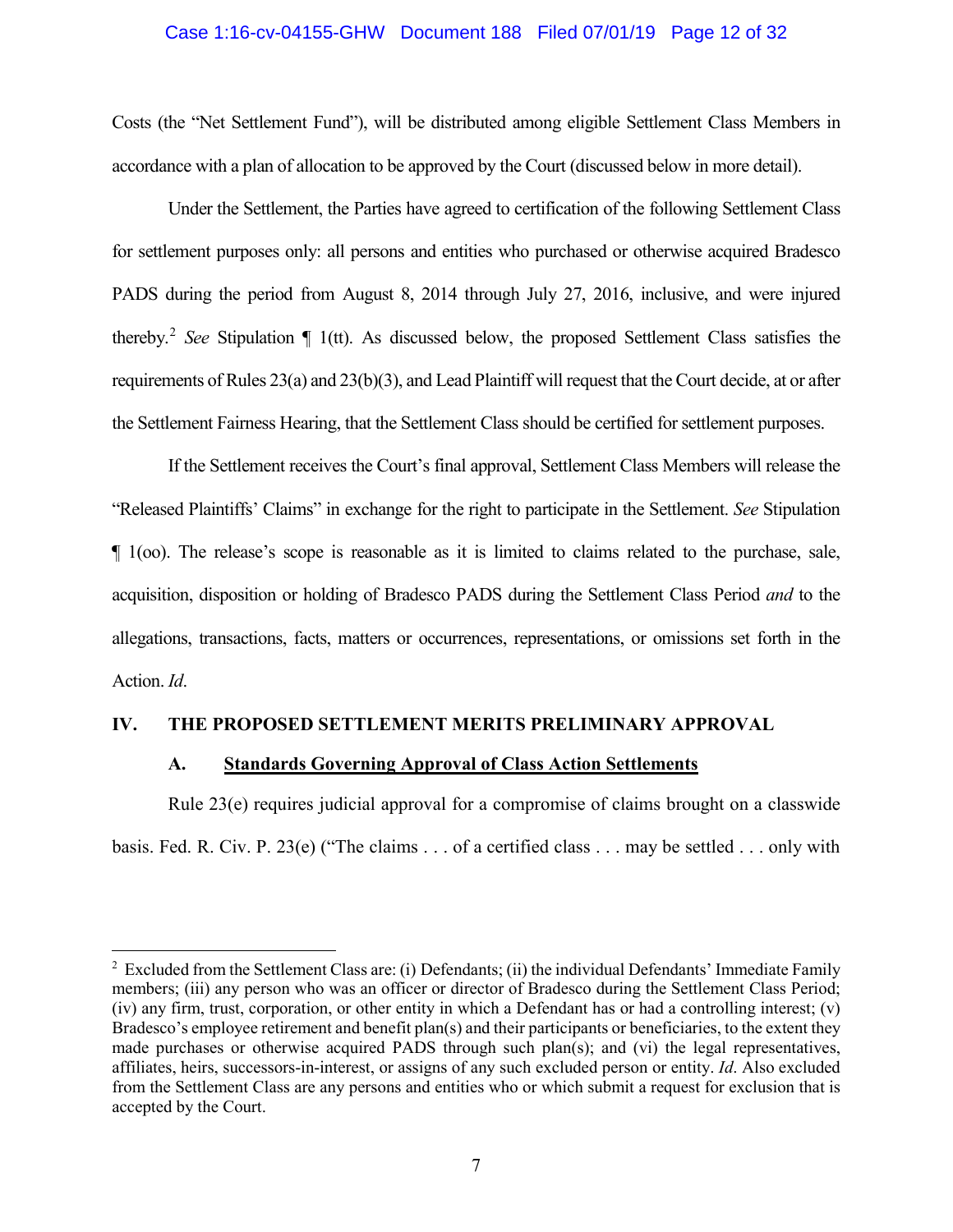#### <span id="page-12-1"></span>Case 1:16-cv-04155-GHW Document 188 Filed 07/01/19 Page 13 of 32

the court's approval."). [3](#page-12-4) Strong judicial policy favors settlement of class actions. *See Wal-Mart Stores, Inc. v. Visa U.S.A., Inc.*, 396 F.3d 96, 116-17 (2d Cir. 2005) ("We are mindful of the strong judicial policy in favor of settlements, particularly in the class action context. The compromise of complex litigation is encouraged by the courts and favored by public policy.").

<span id="page-12-2"></span>A district court's review of a proposed class action settlement is a two-step process. First, the court performs a preliminary review of the terms of the proposed settlement to determine whether to send notice of the proposed settlement to the class, *see* Fed. R. Civ. P. 23(e)(1); and second, after notice has been provided and a hearing has been held, determines whether to grant final approval of the settlement, *see* Fed. R. Civ. P. 23(e)(2). *See also Yuzary v. HSBC Bank USA, N.A.*, 2013 WL 1832181, at \*1 (S.D.N.Y. Apr. 30, 2013) ("Preliminary approval, which is what Plaintiffs seek here, is the first step in the settlement process. It simply allows notice to issue to the class and for Class Members to object to or opt-out of the settlement. After the notice period, the Court will be able to evaluate the settlement with the benefit of the Class Members' input.").

<span id="page-12-3"></span>Rule 23(e), as amended, among other things, specifies that the crux of a court's preliminary approval evaluation is whether "giving notice [to the class] is justified by the parties' showing that the court *will likely be able to*: (i) approve the proposal under Rule 23(e)(2); and (ii) certify the class for purposes of judgment on the proposal." Fed. R. Civ. P. 23(e)(1)(B). These modifications to Rule 23 reflect the longstanding practice of determining whether there is "probable cause to submit the proposal to class members and hold a full-scale hearing as to its fairness." *In re LIBOR-Based Fin. Instruments Antitrust Litig.*, 2018 WL 3475465, at \*1 (S.D.N.Y. July 19, 2018). This determination considers the "negotiating process leading up to the settlement, i.e., procedural

<span id="page-12-4"></span><span id="page-12-0"></span><sup>&</sup>lt;sup>2</sup><br>3 <sup>3</sup> Unless otherwise noted, all emphasis in quotations is added, and internal quotation marks, citations and footnotes are omitted.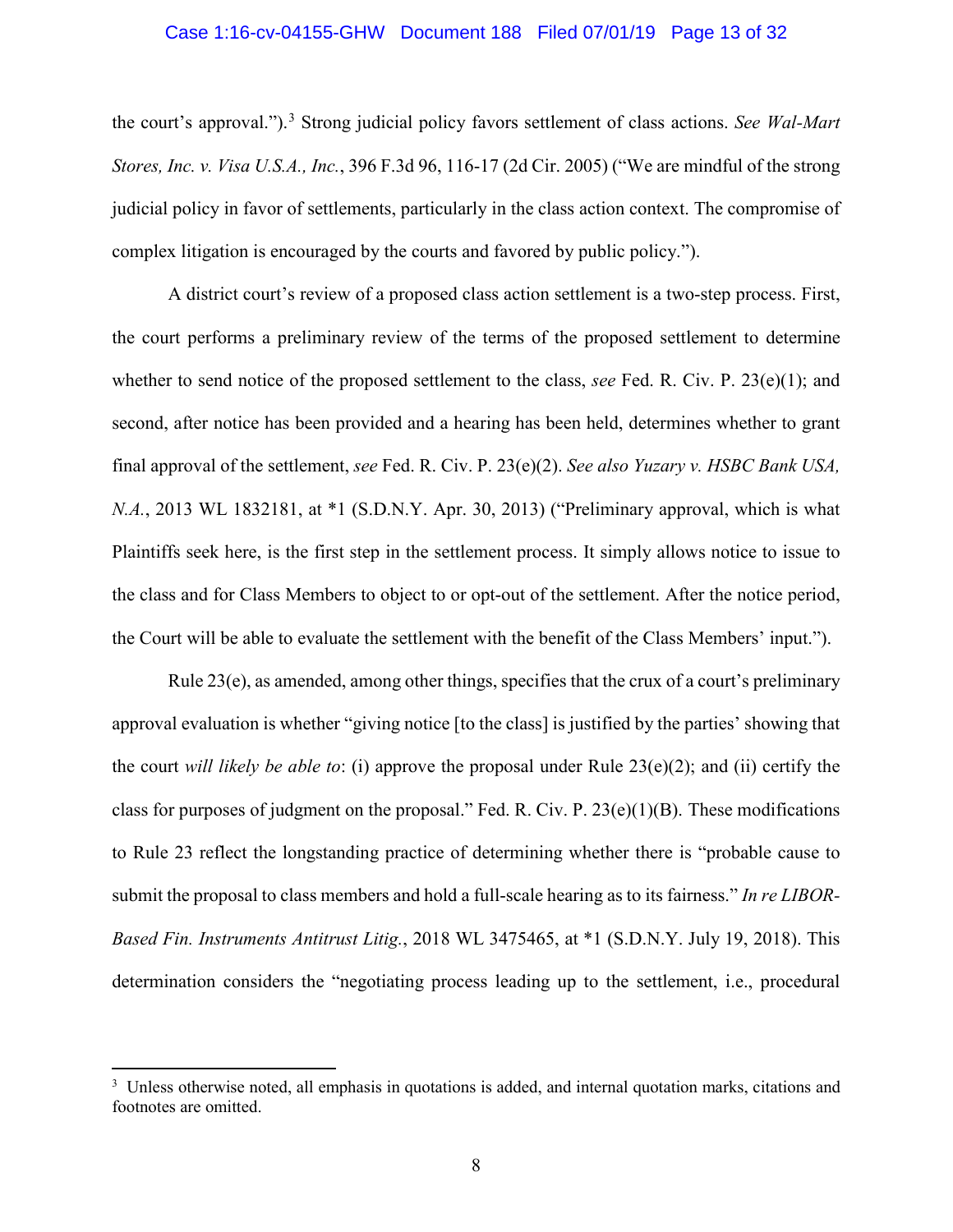## <span id="page-13-1"></span>Case 1:16-cv-04155-GHW Document 188 Filed 07/01/19 Page 14 of 32

fairness, as well as the settlement's substantive terms, i.e., substantive fairness." *In re Platinum & Palladium Commod. Litig.*, 2014 WL 3500655, at \*11 (S.D.N.Y. Jul. 15, 2014). Amended Rule 23(e) does not change this fundamental inquiry; rather Rule 23(e) now "focus[es]" the Court's inquiry on "the preliminary procedural considerations and substantive qualities that should always matter to the decision whether to approve the proposal,"—that is, whether:

(A) the class representatives and class counsel have adequately represented the class; (B) the proposal was negotiated at arm's length; (C) the relief provided for the class is adequate, taking into account: (i) the costs, risks, and delay of trial and appeal; (ii) the effectiveness of any proposed method of distributing relief to the class, including the method of processing class-member claims; (iii) the terms of any proposed award of attorneys' fees, including timing of payment; and (iv) any agreement required to be identified under Rule  $23(e)(3)$ ; and (D) the proposal treats class members equitably relative to each other.

Fed. R. Civ. P.  $23(e)(2)$ .<sup>[4](#page-13-2)</sup> Each of these factors is satisfied here.

## **B. The Court "Will Likely Be Able to" Approve the Proposed Settlement Under Rule 23(e)(2)**

## **1. "Procedural" Aspects of the Settlement Satisfy Rule 23(e)(2)**

Rule  $23(e)(2)$ 's first two factors "look<sup>[]</sup> to the conduct of the litigation and of the

negotiations leading up to the proposed settlement." Fed. R. Civ. P. 23(e)(2) advisory committee's

note to 2018 amendment. Court's may consider "the nature and amount of discovery in this or

<span id="page-13-2"></span> $\frac{1}{4}$ <sup>4</sup> At the final approval stage, the Court will also be asked to consider the Second Circuit approval factors many of which overlap with the Rule  $23(e)(2)$  factors:

<sup>(1)</sup> the complexity, expense and likely duration of the litigation; (2) the reaction of the class to the settlement; (3) the stage of the proceedings and the amount of discovery completed; (4) the risks of establishing liability; (5) the risks of establishing damages; (6) the risks of maintaining the class action through the trial; (7) the ability of the defendants to withstand a greater judgment; (8) the range of reasonableness of the settlement fund in light of the best possible recovery; [and] (9) the range of reasonableness of the settlement fund to a possible recovery in light of all the attendant risks of litigation.

<span id="page-13-0"></span>*City of Detroit v. Grinnell Corp.*, 495 F.2d 448, 463 (2d Cir. 1974), *abrogated on other grounds by Goldberger v. Integrated Res., Inc.*, 209 F.3d 43 (2d Cir. 2000), *see also* Fed. R. Civ. P. 23(e)(2) advisory committee note to 2018 amendments (noting that Rule  $23(e)(2)$  factors are not intended to "displace" any factor previously adopted by the Court of Appeals, but "rather to focus the court and the lawyers on the core concerns of procedure and substance that should guide the decision whether to approve the proposal.").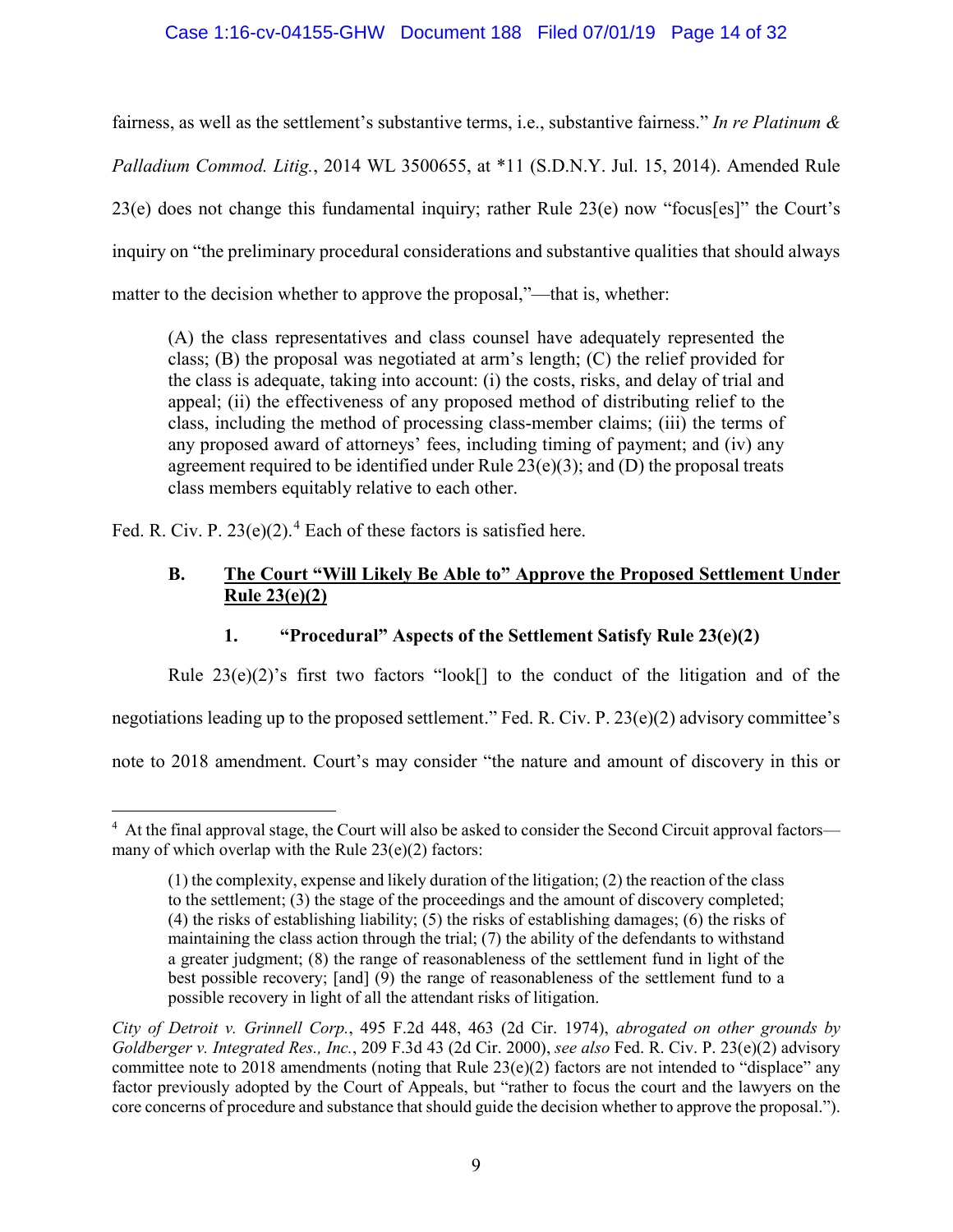#### <span id="page-14-3"></span>Case 1:16-cv-04155-GHW Document 188 Filed 07/01/19 Page 15 of 32

other cases, or the actual outcomes of other cases, [which] may indicate whether counsel negotiating on behalf of the class had an adequate information base." *Id*. *See also Visa*, 396 F.3d at 116 (finding "presumption of fairness, adequacy, and reasonableness may attach to a class settlement reached in arm's-length negotiations between experienced, capable counsel after meaningful discovery.").

<span id="page-14-0"></span>This Settlement embodies all the hallmarks of a procedurally fair resolution under Rule 23(e)(2). *First*, as detailed above, the Parties have been actively litigating this Action since June 2016. Lead Counsel's settlement posture was informed by, among other things, the significant work performed in responding to the motion to dismiss, the Parties' substantial discovery efforts, and full briefing on class certification. Armed with this knowledge, Lead Counsel—who has extensive experience litigating securities class actions—conducted the settlement negotiations seeking to achieve the best possible result for the Settlement Class, while at the same time accounting for the risks of continued litigation. *See, e.g., In re Facebook, Inc., IPO Sec. & Deriv. Litig.*, 343 F. Supp. 3d 394, 412 (S.D.N.Y. 2018) (finding support for settlement where plaintiffs and their counsel had a "sufficient understanding of the case to gauge the strengths and weaknesses of their claims as well as the adequacy of the settlement"). [5](#page-14-4) Additionally, Plaintiffs—sophisticated investors who claim to have suffered damages as a result of their purchases of Bradesco PADS during the Settlement Class Period—have claims that are typical of and coexistent with those of other Settlement Class Members, and like the rest of the Settlement Class, have an interest in obtaining the largest possible recovery from Defendants. *See In re Polaroid ERISA Litig.*, 240 F.R.D. 65, 77 (S.D.N.Y. 2006) ("Where plaintiffs and class members share the common goal of

<span id="page-14-4"></span><span id="page-14-2"></span><span id="page-14-1"></span> <sup>5</sup> *See also In re Giant Interactive Grp., Inc. Sec. Litig.*, 279 F.R.D. 151, 160 (S.D.N.Y. 2011) (presumption of fairness where parties were represented by experienced counsel and the case "proceeded well into both class certification and merits discovery before settlement was reached.").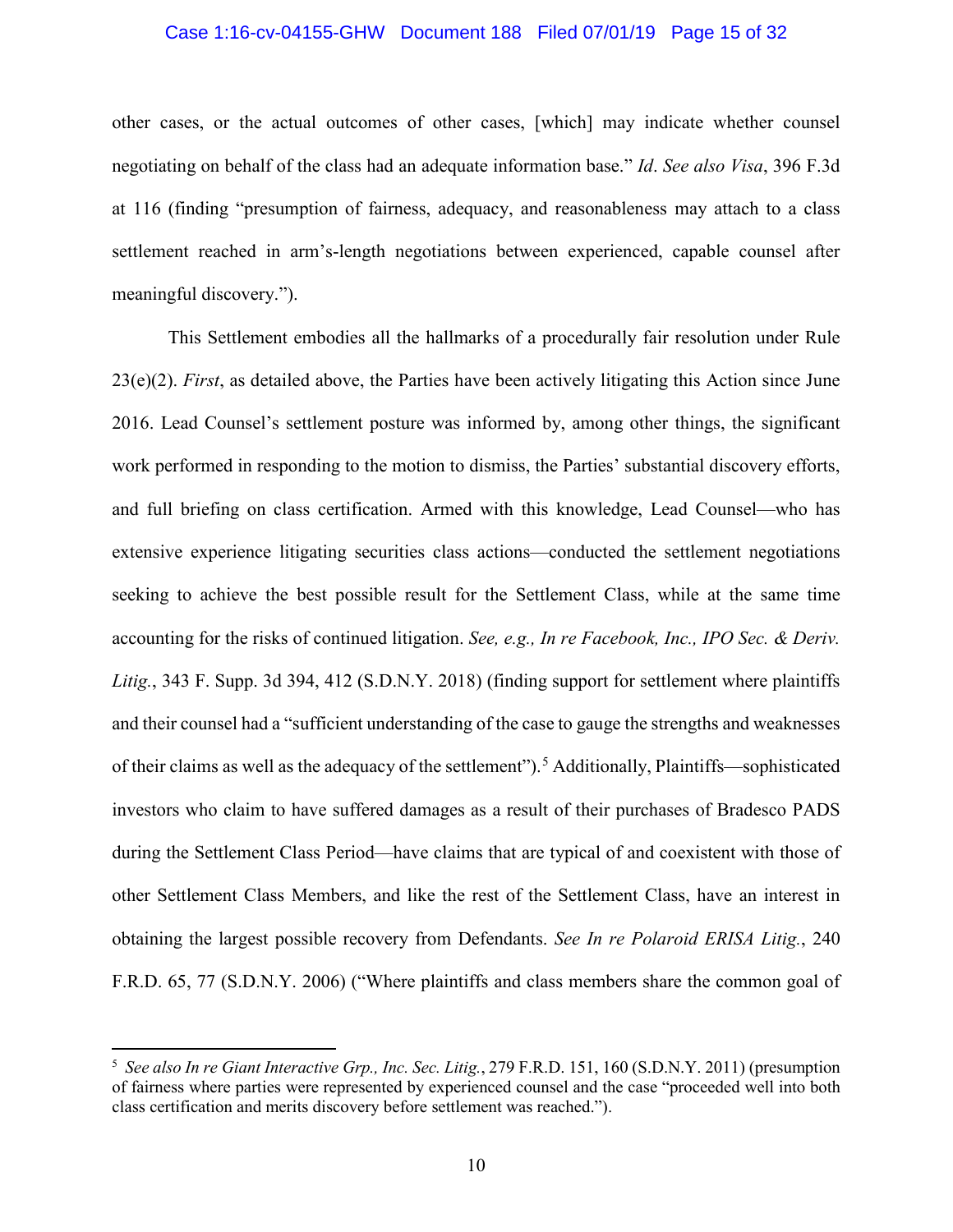#### Case 1:16-cv-04155-GHW Document 188 Filed 07/01/19 Page 16 of 32

maximizing recovery, there is no conflict of interest between the class representatives and other class members.").

*Second*, the Parties' settlement negotiations were at arm's-length and facilitated by an experienced mediator. At Mr. Melnick's direction, the Parties submitted comprehensive mediation statements prior to the April 2019 mediation. It was only after hard-fought negotiations at the mediation concerning the perceived strengths and weaknesses of their respective cases that the Parties were ultimately able to reach an agreement-in-principle to resolve the Action. *See Yang v. Focus Media Holding Ltd.*, 2014 WL 4401280, at \*5 (S.D.N.Y. Sept. 4, 2014) ("The participation of this highly qualified mediator strongly supports a finding that negotiations were conducted at arm's length and without collusion."); *Giant Interactive*, 279 F.R.D. at 160 (the fact that "settlement was the product of prolonged, arms-length negotiation, including as facilitated by a respected mediator" established that it was "procedurally fair").

## <span id="page-15-1"></span><span id="page-15-0"></span>**2. The Settlement's Terms Are Adequate**

Rule  $23(e)(C)$  and (D) direct the Court to evaluate whether "the relief provided for the class is adequate" and "the proposal treats class members equitably relative to each other." Here, the Settlement represents an excellent result for the Settlement Class. And Lead Counsel, with the assistance of a damages consultant, has proposed a plan for allocating the Settlement proceeds that ensures all Settlement Class Members will be treated equally relative to their respective losses.

#### **a. The Settlement Provides Substantial Relief, Especially in Light of the Costs, Risks, and Delay of Further Litigation**

A key factor to be considered in assessing approval of a class action settlement is plaintiff's likelihood of success on the merits, balanced against the relief offered in the settlement. As the Second Circuit has explained, there is "a range of reasonableness with respect to a settlement" that "recognizes the uncertainties of law and fact in any particular case and the concomitant risks and

11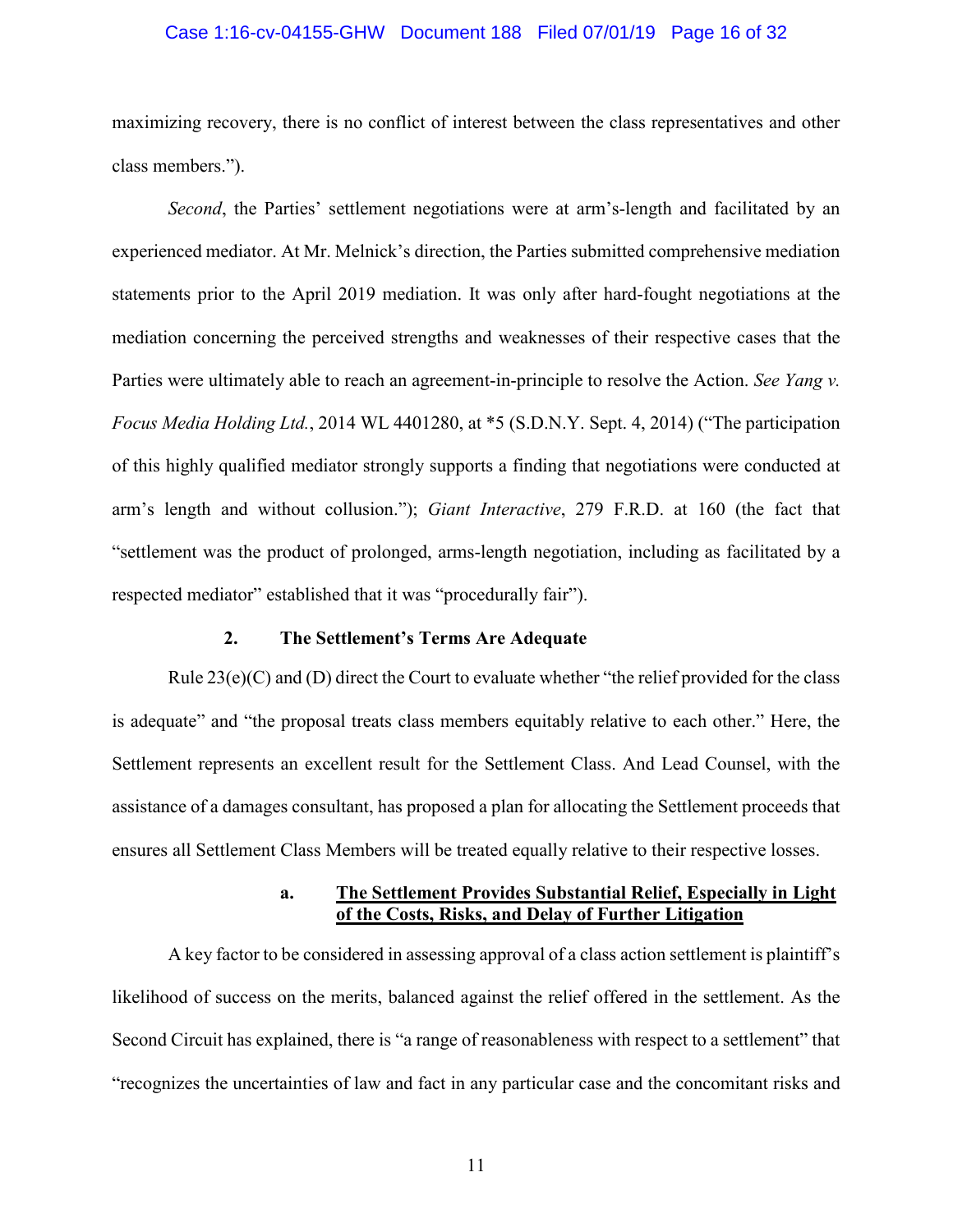#### <span id="page-16-3"></span><span id="page-16-2"></span>Case 1:16-cv-04155-GHW Document 188 Filed 07/01/19 Page 17 of 32

costs necessarily inherent in taking any litigation to completion." *Newman v. Stein*, 464 F.2d 689, 693 (2d Cir. 1972); *see also In re Payment Card Interchange Fee and Merchant Discount Antitrust Litig.*, 2019 WL 359981, at \*48 (E.D.N.Y. Jan. 28, 2019) (in considering reasonableness, "a court must compare the terms of the compromise with the likely rewards of litigation").

<span id="page-16-1"></span><span id="page-16-0"></span>The Settlement provides for a cash recovery of \$14.5 million. Lead Plaintiff's damages consultant has estimated aggregate damages in this case to range from \$130.8 million to \$179.1 million based on two multi-trader damages models. The Settlement represents between approximately 8% and 11% of this aggregate damages range. Importantly, this damages estimate assumes that Lead Plaintiff would be able to prove damages based on *all four* alleged corrective disclosures and that it would not need to disaggregate, or parse out, confounding non-fraud related information on those dates. Lead Plaintiff recognizes, however, that certain of the alleged corrective disclosures would have been difficult to prove had the Action continued. If Defendants succeeded in having one or more of the corrective disclosures dismissed at summary judgment, or succeeded in proving that Lead Plaintiff had not adequately disaggregated confounding information, damages would be reduced dramatically. In recognition of these hurdles to establishing damages and the possibility of losing several corrective disclosures, Lead Plaintiff's damages consultant estimates that recoverable damages realistically could fall within the range of \$34.4 million to \$65.5 million. The Settlement represents between approximately 22% and 42% of this damages range. *See, e.g., In re China Sunergy Sec. Litig.*[, 2011 WL 1899715, at \\*5](https://1.next.westlaw.com/Link/Document/FullText?findType=Y&serNum=2025322986&pubNum=0000999&originatingDoc=Ifba6ce1006d111e1a9e5bdc02ef2b18e&refType=RP&originationContext=document&transitionType=DocumentItem&contextData=(sc.Search))  [\(S.D.N.Y. May 13, 2011\)](https://1.next.westlaw.com/Link/Document/FullText?findType=Y&serNum=2025322986&pubNum=0000999&originatingDoc=Ifba6ce1006d111e1a9e5bdc02ef2b18e&refType=RP&originationContext=document&transitionType=DocumentItem&contextData=(sc.Search)) (noting that the average settlement in securities class actions ranges from 3% to 7% of the class' total estimated losses); *In re Merrill Lynch & Co., Inc. Research Reports Sec. Litig.*, 2007 WL 313474, at \*10 (S.D.N.Y. Feb. 1, 2007) (approving settlement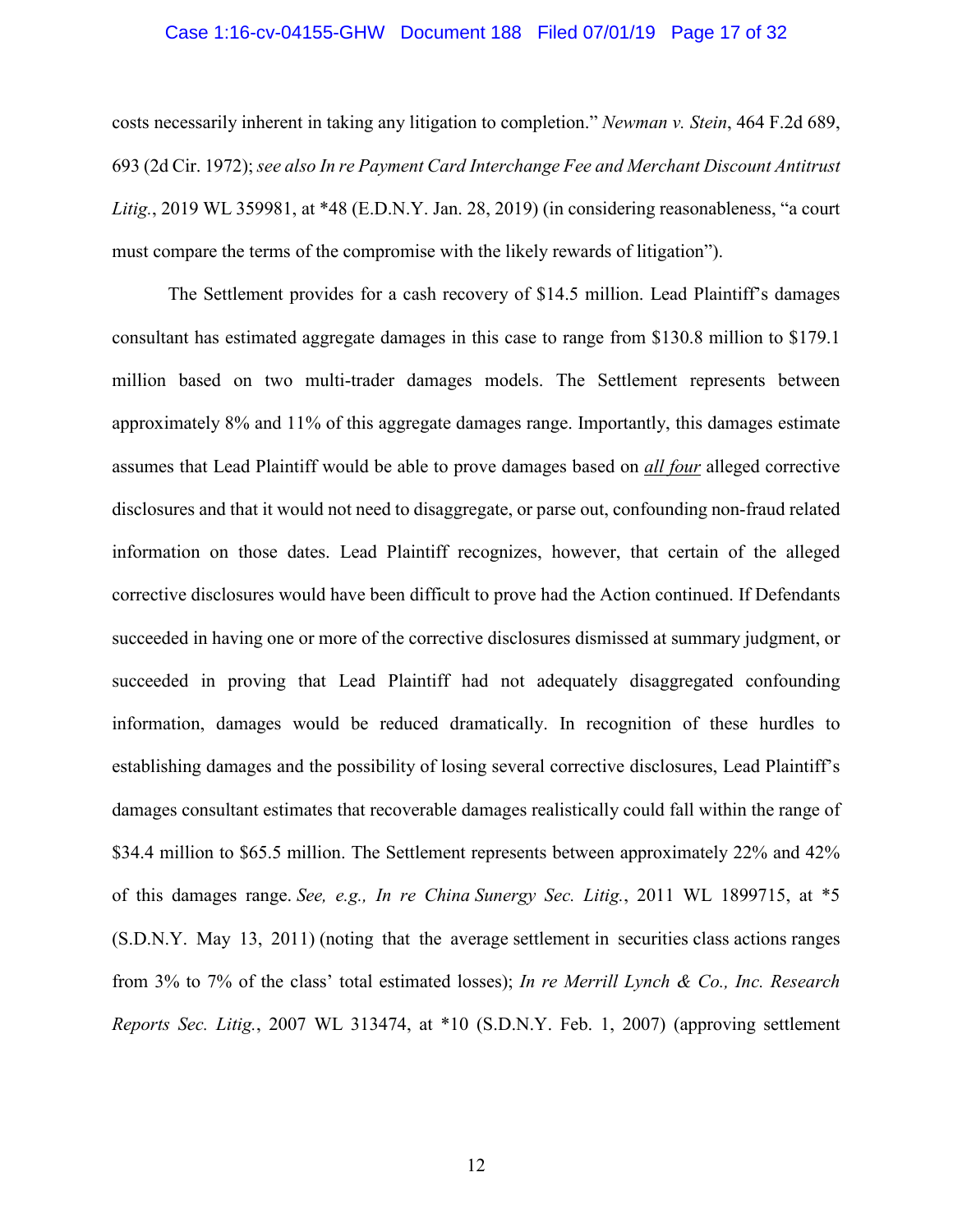#### Case 1:16-cv-04155-GHW Document 188 Filed 07/01/19 Page 18 of 32

representing approximately 6.25% of estimated damages and noting recovery was at the "higher end of the range of reasonableness of recovery in class actions securities litigations").<sup>[6](#page-17-0)</sup>

Furthermore, if the Action had continued, Lead Plaintiff and the members of the Settlement Class would have faced numerous risks that could have precluded securing any recovery at all. Indeed, the Settlement came at a moment of substantial uncertainty in the litigation, with Lead Plaintiff's Motion to Certify and Motion to Add both pending. Although Lead Counsel was confident of its prospect of success on these motions, an adverse decision on either one could have drastically limited the scope of the class (and damages). And even if Lead Plaintiff succeeded in obtaining certification of the full class, it still faced a likely summary judgment motion, potential *Daubert* motions, trial, and appeals. Defendants strenuously argued that Lead Plaintiff had no admissible evidence to support its allegations that Bradesco's executives participated in a bribery scheme and that this case would be dismissed on the merits.

As noted above, Lead Plaintiff also would have confronted considerable challenges in establishing loss causation and damages. In particular, at class certification, Defendants argued that there was no statistically significant decline in the price of Bradesco PADS in response to the relevant news on three of the four alleged corrective disclosure dates. With respect to the fourth date—May 31, 2016—the Parties' experts disagreed as to the cause of the decline, with Lead Plaintiff's expert contending that the decline was caused by new information that revealed the falsity of Defendants' alleged misstatements and Defendants' expert asserting that the decline was more likely caused by investor concern over the future tenure of Bradesco's CEO, Trabuco,

<span id="page-17-0"></span> <sup>6</sup> *See also* Stefan Boettrich & Svetlana Starykh, *Recent Trends in Securities Class Action Litigation: 2018 Full-Year Review*, NERA Economic Consulting, Jan. 29, 2019, https://www.nera.com/content/dam/nera/publications/2019/PUB\_Year\_End\_Trends\_012819\_Final.pdf, at 35 (finding median settlement between 1996 and 2018 in securities cases with investor losses between \$20 million to \$49 million recovered 8.4% of investor losses; between \$50 million and \$99 million recovered 4.7% of investor losses and between \$100 million and \$199 million recovered 3.1% of investor losses).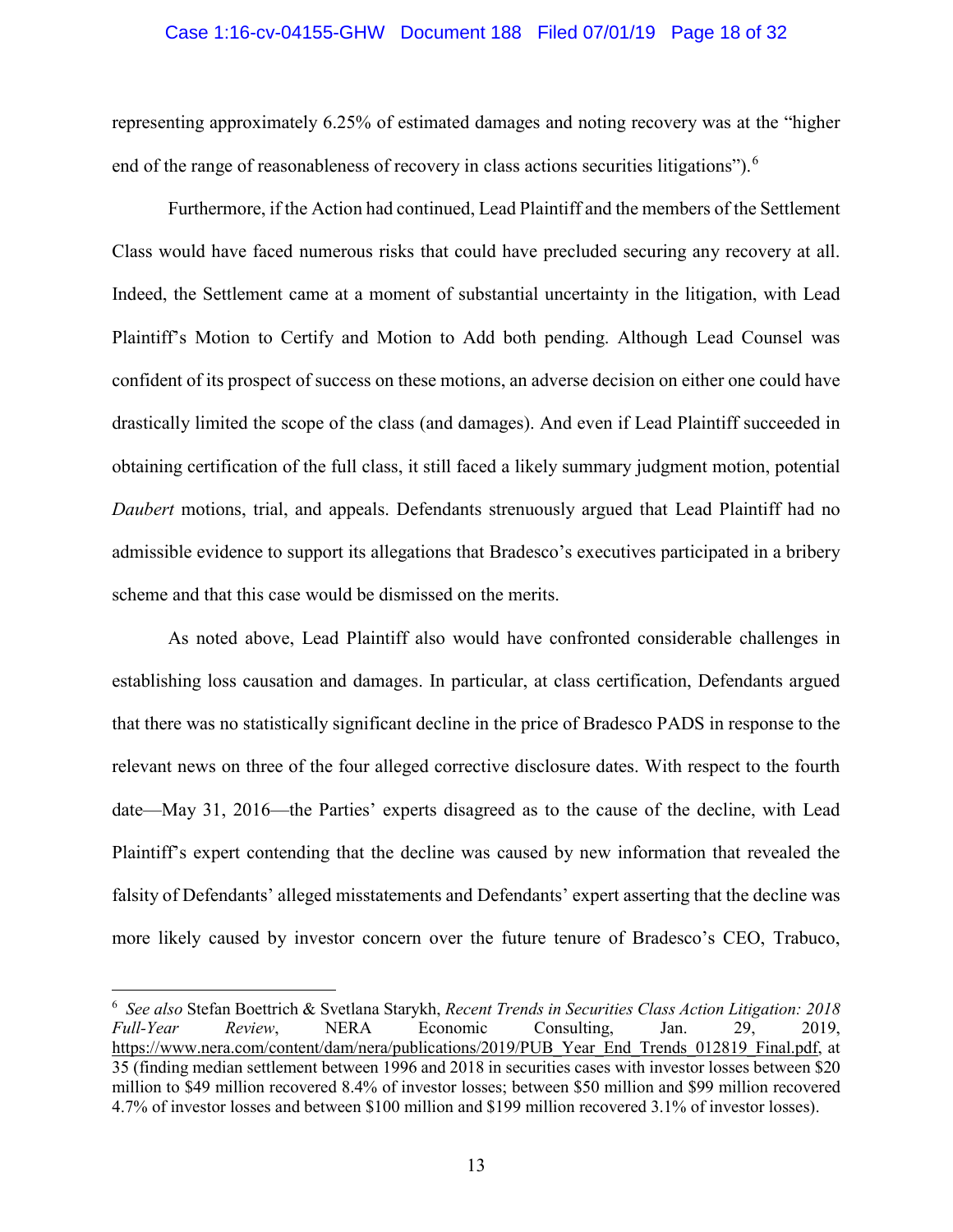#### <span id="page-18-1"></span>Case 1:16-cv-04155-GHW Document 188 Filed 07/01/19 Page 19 of 32

without regard for the truth or falsity of the alleged misstatements. Ultimately, the issue of damages would have come down to an unpredictable battle of the experts*. See In re Bear Stearns Cos., Inc. Sec., Deriv. and ERISA Litig.*, 909 F. Supp. 2d 259, 267 (S.D.N.Y. 2012) ("When the success of a party's case turns on winning a so-called 'battle of experts,' victory is by no means assured.").

<span id="page-18-3"></span>Thus, the Settlement "benefits each plaintiff in that he or she will recover a monetary award immediately, without having to risk that an outcome unfavorable to the plaintiffs will emerge from a trial." *Velez v. Majik Cleaning Serv., Inc.*, 2007 WL 7232783, at \*6 (S.D.N.Y. June 25, 2007). The Settlement also avoids the expense and delay of continuing to prosecute this litigation. *See generally In re Amgen Inc. Sec. Litig.*, 2016 WL 10571773, at \*3 (C.D. Cal. Oct. 25, 2016) ("A trial of a complex, fact-intensive case like this could have taken weeks, and the likely appeals of rulings on summary judgment and at trial could have added years to the litigation.").

### <span id="page-18-2"></span><span id="page-18-0"></span>**b. The Proposed Settlement Does Not Unjustly Favor Any Settlement Class Member**

The Court must also ultimately assess the Settlement's effectiveness in distributing relief to members of the Settlement Class. Fed. R. Civ. P. 23(e)(2)(C)(ii). Here, too, the Court can readily find the Settlement will likely earn approval. The Plan of Allocation ("Plan") that Lead Plaintiff proposes provides for a straightforward and effective means of distributing the Net Settlement Fund to the Settlement Class, and treats Settlement Class Members equitably relative to each other. *See* Fed. R. Civ. P. 23(e)(2)(D).

"When formulated by competent and experienced counsel, a plan for allocation of net settlement proceeds need have only a reasonable, rational basis." *In re Citigroup Inc. Bond Litig.*, 296 F.R.D. 147, 158 (S.D.N.Y. 2013). The Plan provides for distribution of the Net Settlement Fund to Settlement Class Members who submit a timely and valid Claim Form demonstrating that they have a loss on their transactions in Bradesco PADS purchased or otherwise acquired during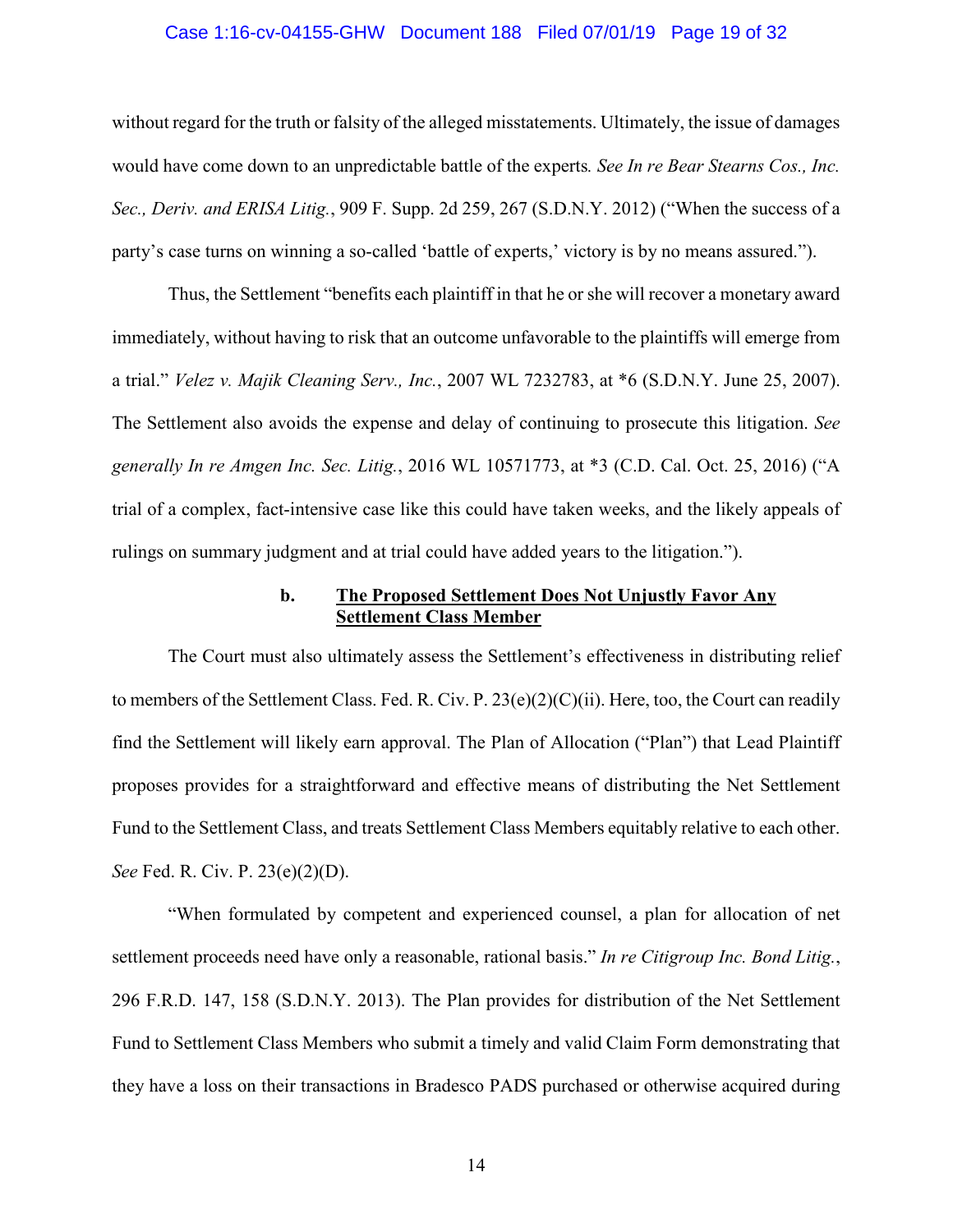### Case 1:16-cv-04155-GHW Document 188 Filed 07/01/19 Page 20 of 32

the Settlement Class Period. The formula to apportion the Net Settlement Fund among Settlement Class Members, which was developed in consultation with Lead Plaintiff's damages consultant, is based on the estimated amount of artificial inflation in the price of Bradesco PADS over the course of the Settlement Class Period that was allegedly caused by Defendants' misconduct. The Plan apportions the Net Settlement Fund among Settlement Class Members based on when they purchased, acquired, and/or sold their Bradesco PADS, and was created without consideration of Plaintiffs' individual transactions.[7](#page-19-2) This method ensures that Settlement Class Members' recoveries are based upon the relative losses they sustained, and eligible Settlement Class Members will receive a *pro rata* distribution from the Net Settlement Fund calculated in the same manner. *See In re Telik, Inc. Sec. Litig.*, 576 F. Supp. 2d 570, 581 (S.D.N.Y. 2008) ("Pro-rata distribution of settlement funds based on investment loss is clearly a reasonable approach."). Accordingly, the Plan applies equitably to all Settlement Class Members.<sup>[8](#page-19-3)</sup>

## <span id="page-19-1"></span><span id="page-19-0"></span>**c. The Anticipated Request for Attorneys' Fees is Reasonable**

The Notice provides that Lead Counsel will apply for an award of attorneys' fees not to exceed 25% of the Settlement Fund, plus reimbursement of reasonable costs and expenses incurred

<span id="page-19-2"></span><sup>-&</sup>lt;br>7 As set forth in the Notice, based on Lead Plaintiff's damages consultant's estimate of the number of PADS that may have been affected by the alleged misconduct, and assuming that all Settlement Class Members elect to participate in the Settlement, the estimated average recovery (before deduction of Courtapproved fees, expenses, and costs) per eligible PADS is approximately \$0.05. This is only an estimate and some Settlement Class Members may recover more or less than this amount depending on, *inter alia*: (i) when and at what price they purchased their PADS; (ii) whether they sold their PADS; (iii) the total value of valid Claims submitted; (iv) the amount of Notice and Administration Costs; and (v) the amount of attorneys' fees and Litigation Expenses awarded by the Court.

<span id="page-19-3"></span><sup>8</sup> The proposed Notice (Ex. A-1 to the Stipulation) also explains that Lead Counsel's request for expenses may include a request for reimbursement of Plaintiffs' reasonable costs and expenses directly relating to their representation of the Settlement Class, as permitted by the PSLRA. 15 U.S.C. § 78u-4(a)(4) ("The share of any final judgment or of any settlement that is awarded to a representative party serving on behalf of a class shall be equal, on a per share basis, to the portion of the final judgment or settlement awarded to all other members of the class. Nothing in this paragraph shall be construed to limit the award of reasonable costs and expenses (including lost wages) directly relating to the representation of the class to any representative party serving on behalf of a class.").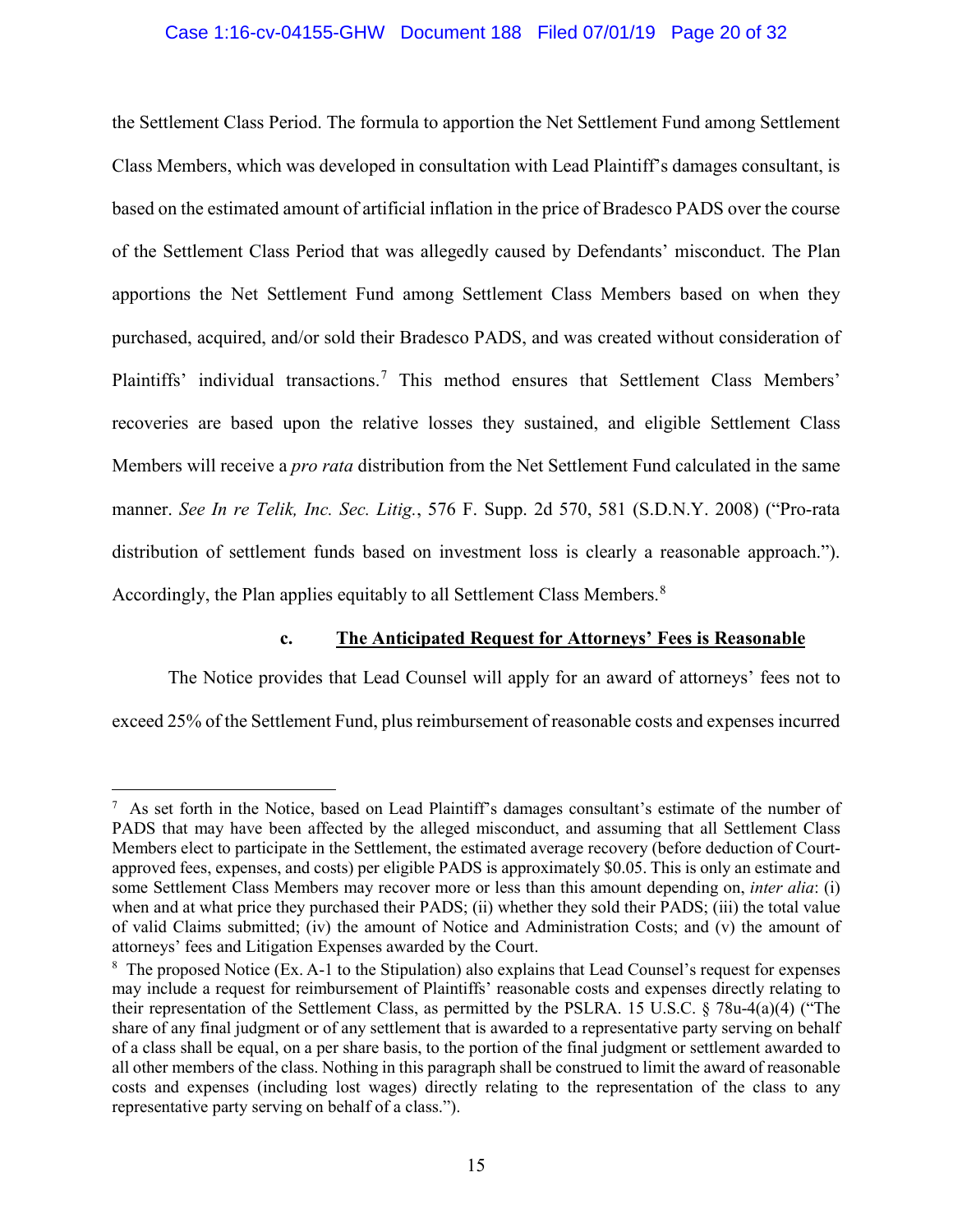#### Case 1:16-cv-04155-GHW Document 188 Filed 07/01/19 Page 21 of 32

<span id="page-20-3"></span>in prosecuting the Action. A fee of up to 25% is reasonable here, and is supported by case law in this District. *See Velez v. Novartis Pharm. Corp.*, 2010 WL 4877852, at \*21 (S.D.N.Y. Nov. 30, 2010) ("The federal courts have established that a standard fee in complex class action cases like this one, where plaintiffs' counsel have achieved a good recovery for the class, ranges from 20 to 50 percent of the gross settlement benefit."). Moreover, there is ample precedent for granting fees of 25% (or greater) in securities class actions where the recovery obtained for the class is of comparable size.<sup>[9](#page-20-4)</sup> A fee up to 25% would also befit the substantial risks Lead Counsel undertook in pursuing the claims in this Action, its extensive litigation efforts and the excellent recovery obtained for the benefit of the Settlement Class. Further, Settlement Class Members will have an opportunity to weigh in on Lead Counsel's fee request before the Settlement Fairness Hearing.[10](#page-20-5)

## <span id="page-20-1"></span>**d. Lead Plaintiff Has Identified All Agreements Made in Connection with the Settlement**

In connection with the Settlement, the Parties also have entered into a confidential Supplemental Agreement regarding requests for exclusion, dated July 1, 2019 ("Supplemental Agreement"). *See* Stipulation ¶ 39. The Supplemental Agreement sets forth the conditions under which Defendants can exercise a right to terminate the Settlement in the event that requests for exclusion from the Settlement Class exceed certain agreed-upon criteria stated in the Supplemental

<span id="page-20-4"></span><span id="page-20-0"></span><sup>-&</sup>lt;br>9 *See, e.g., City of Providence v. Aeropostale, Inc.*, 2014 WL 1883494 (S.D.N.Y. May 9, 2014), *aff'd, Arbuthnot v. Pierson*, 607 F. App'x 73 (2d Cir. 2015) (awarding 33% of \$15 million fund); *Giant Interactive*, 279 F.R.D. at 165 (awarding 33% of \$13 million fund).

<span id="page-20-5"></span><span id="page-20-2"></span><sup>&</sup>lt;sup>10</sup> Additionally, the timing of payment of Lead Counsel's fees—upon issuance of an order awarding fees is appropriate, and consistent with common practice in cases of this nature. The Stipulation provides that if the Settlement is ultimately terminated or the fee award is later reduced or reversed, Lead Counsel will refund or repay the subject amount to the Settlement Fund. *See, e.g., NECA-IBEW Health & Welfare Fund v. Goldman, Sachs & Co.*, 2016 WL 3369534, at \*1 (S.D.N.Y. May 2, 2016) ("the fees and expenses awarded herein shall be paid from the Settlement Fund to Lead Counsel immediately upon entry of this Order, notwithstanding the existence of any timely filed objections thereto, if any, or potential for appeal therefrom, or collateral attack on the Settlement or any part thereof, subject to Plaintiffs' Counsel's obligation to repay all such amounts with interest . . .").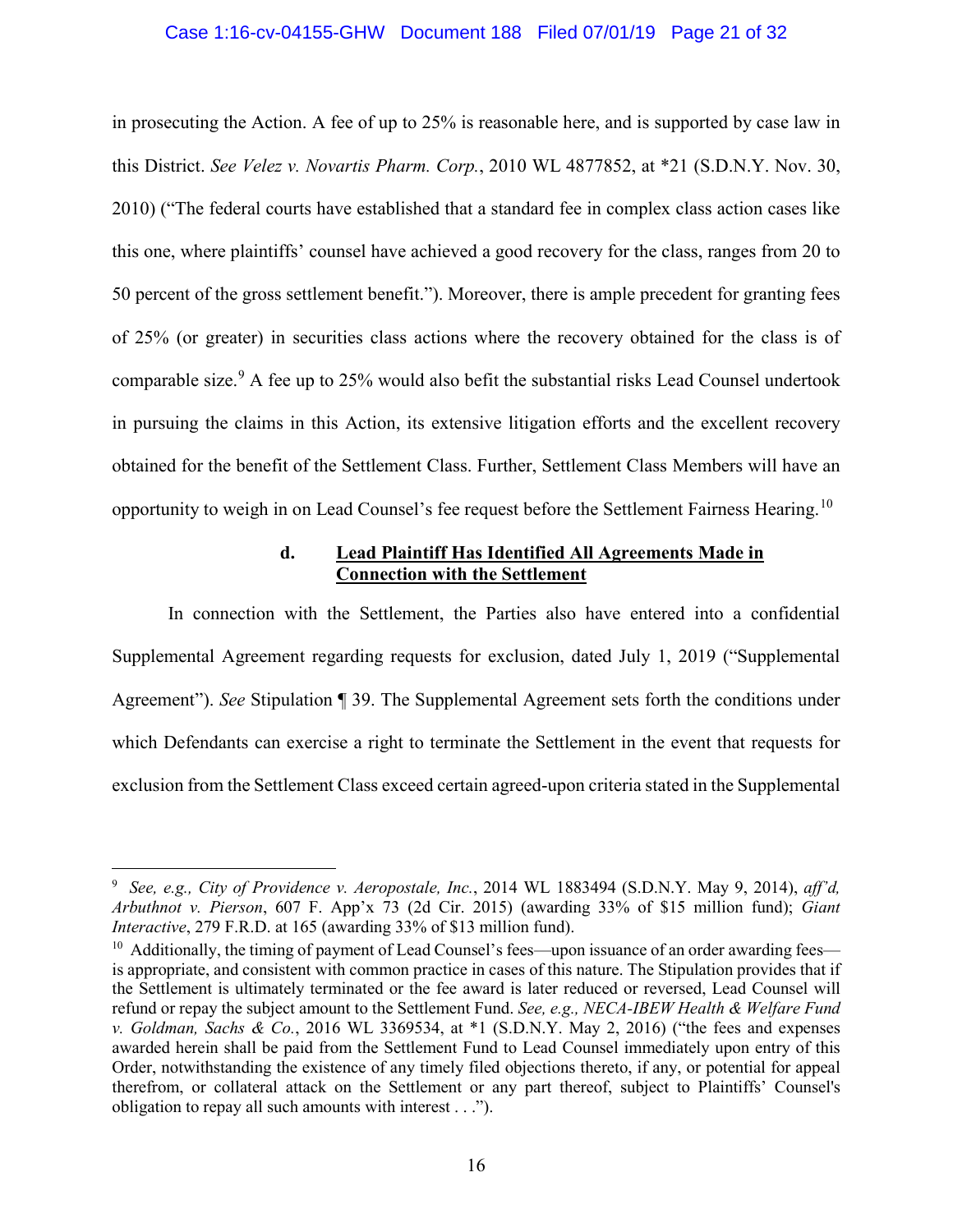Agreement ("Opt-Out Threshold").<sup>[11](#page-21-4)</sup> As is standard practice in securities class actions, the Supplemental Agreement is not being made public in order to avoid incentivizing the formation of a group of opt-outs for the sole purpose of leveraging the Opt-Out Threshold to exact an individual settlement. Pursuant to its terms, the Supplemental Agreement may be submitted to the Court *in camera* or under seal. The Supplemental Agreement, Stipulation, and Term Sheet (as noted above) are the only agreements concerning the Settlement entered into by the Parties.

## **V. THE PROPOSED SETTLEMENT CLASS SHOULD BE CERTIFIED**

<span id="page-21-3"></span>In connection with final approval, the Court will be asked to certify the Settlement Class for settlement purposes only—pursuant to Rules 23(a) and (b)(3). For that reason, and pursuant to the recent Rule 23(e) amendments, it is appropriate for the Court to consider, at this stage, whether certification of the Settlement Class is appropriate. Fed. R. Civ. P. 23(e)(1)(B)(ii) (requiring court to direct notice to the class if "giving notice is justified by the parties' showing that the court will likely be able to . . . certify the class for purposes of judgment on the proposal.").

<span id="page-21-2"></span><span id="page-21-0"></span>Courts have long acknowledged the propriety of certifying a settlement class. *See Amchem Prods., Inc. v. Windsor*, 521 U.S. 591 (1997). Moreover, certification of a settlement class "has been recognized throughout the country as the best, most practical way to effectuate settlements involving large numbers of claims by relatively small claimants." *In re IMAX Sec. Litig.*, 283 F.R.D. 178, 186 (S.D.N.Y. 2012). A settlement class must satisfy all the requirements of Rules 23(a) and (b), but the manageability concerns of Rule 23(b)(3) are not at issue. *See Amchem*, 521 U.S. at 593 ("[w]hether trial would present intractable management problems . . . is not a consideration when settlement-only certification is requested."). As demonstrated in Lead

<span id="page-21-4"></span><span id="page-21-1"></span><sup>&</sup>lt;sup>11</sup> This type of agreement is standard in securities class actions and has no negative impact on the fairness of the Settlement. *See, e.g., Hefler v. Wells Fargo & Co.*, 2018 WL 4207245, at \*11 (N.D. Cal. Sept. 4, 2018) ("The existence of a termination option triggered by the number of class members who opt out of the Settlement does not by itself render the Settlement unfair.").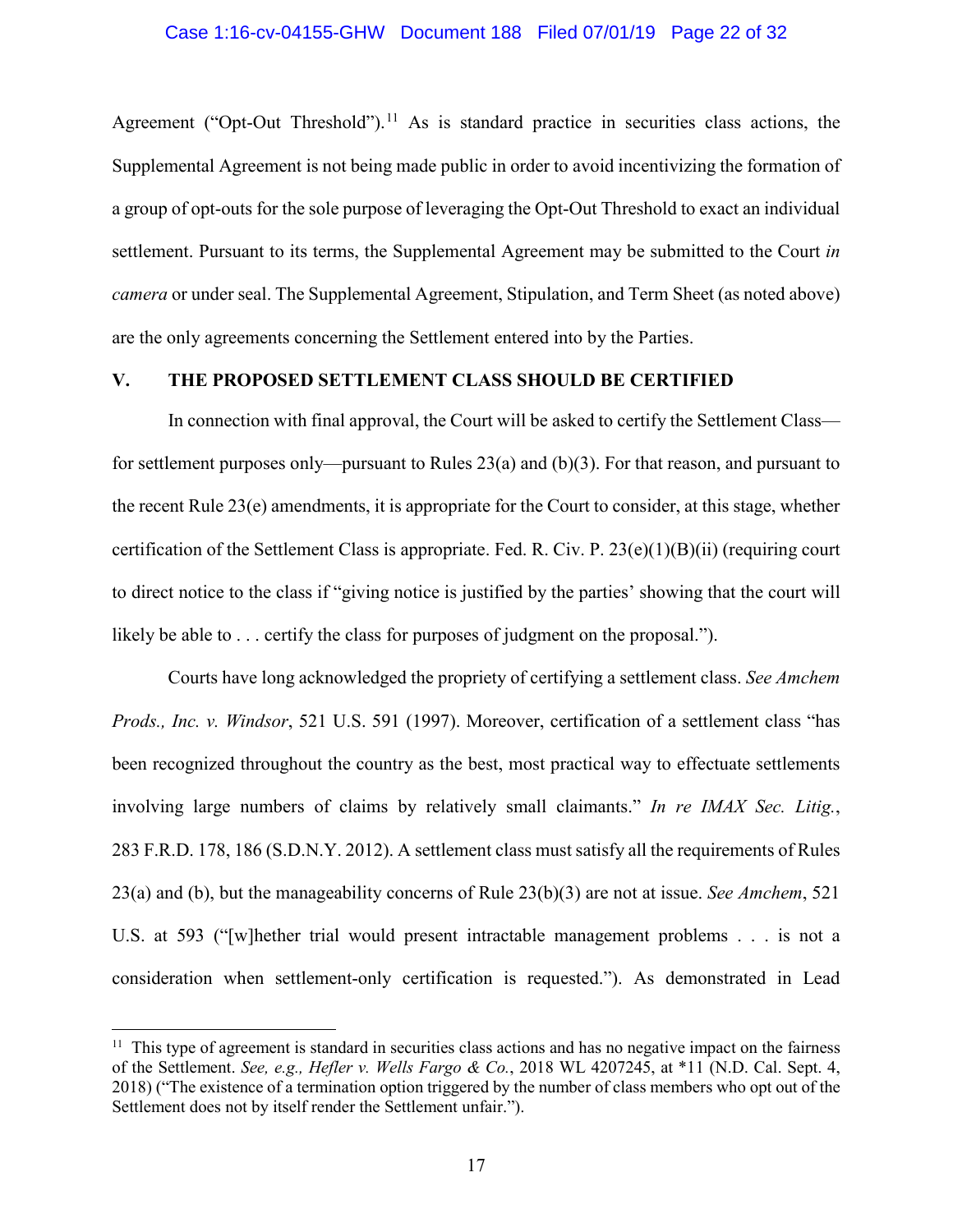#### Case 1:16-cv-04155-GHW Document 188 Filed 07/01/19 Page 23 of 32

Plaintiff's class certification briefing (*see* ECF Nos. 137-140) and below, the proposed Settlement Class readily satisfies the requirements of Rules 23(a) and 23(b)(3).

<span id="page-22-3"></span><span id="page-22-1"></span>*First*, the Rule 23(a)(1) numerosity requirement is satisfied because Settlement Class Members are likely to number in the thousands. *See Fort Worth Emps.' Ret. Fund v. J.P. Morgan Chase & Co.*, 301 F.R.D. 116, 131 (S.D.N.Y. 2014) (courts in this Circuit "presume that the numerosity requirement is met if a putative class has forty or more members"); *Pub. Emps.' Ret. Sys. of Miss. v. Merrill Lynch & Co., Inc.*, 277 F.R.D. 97, 105 (S.D.N.Y. 2011) (joinder of 100 investors' claims would be impracticable). As of June 30, 2016—just prior to the end of the Settlement Class Period—720 million Bradesco PADS were outstanding and actively traded on the New York Stock Exchange. *See* Amended Complaint ¶ 209. Therefore, Settlement Class Members are sufficiently numerous that joinder of all members would be impracticable.

<span id="page-22-4"></span><span id="page-22-2"></span><span id="page-22-0"></span>*Second*, the Rule 23(a)(2) commonality requirement also is satisfied. Commonality can be shown "where the individual circumstances of class members differ but their injuries derive from a unity course of conduct by a single system." *Ebin v. Kangadis Food Inc.*, 297 F.R.D. 561, 565 (S.D.N.Y. 2014). The claims asserted in this Action present questions of law and fact common to all Settlement Class Members, including whether: (i) Defendants' statements and omissions were materially false or misleading; (ii) Defendants' misrepresentations and omissions were made with scienter; (iii) the price of Bradesco PADS was artificially inflated during the relevant time period; and (iv) Defendants' misrepresentations and omissions caused economic harm to Settlement Class Members. *See In re Parmalat Sec. Litig.*, 2008 WL 3895539, at \*4 (S.D.N.Y. Aug. 21, 2008) (commonality "requirement has been applied permissively in securities fraud litigation and generally is satisfied where putative class members have been injured by similar material misrepresentations and omissions"); *Wal-Mart Stores, Inc. v. Dukes*, 131 S. Ct. 2541, 2551 (2011)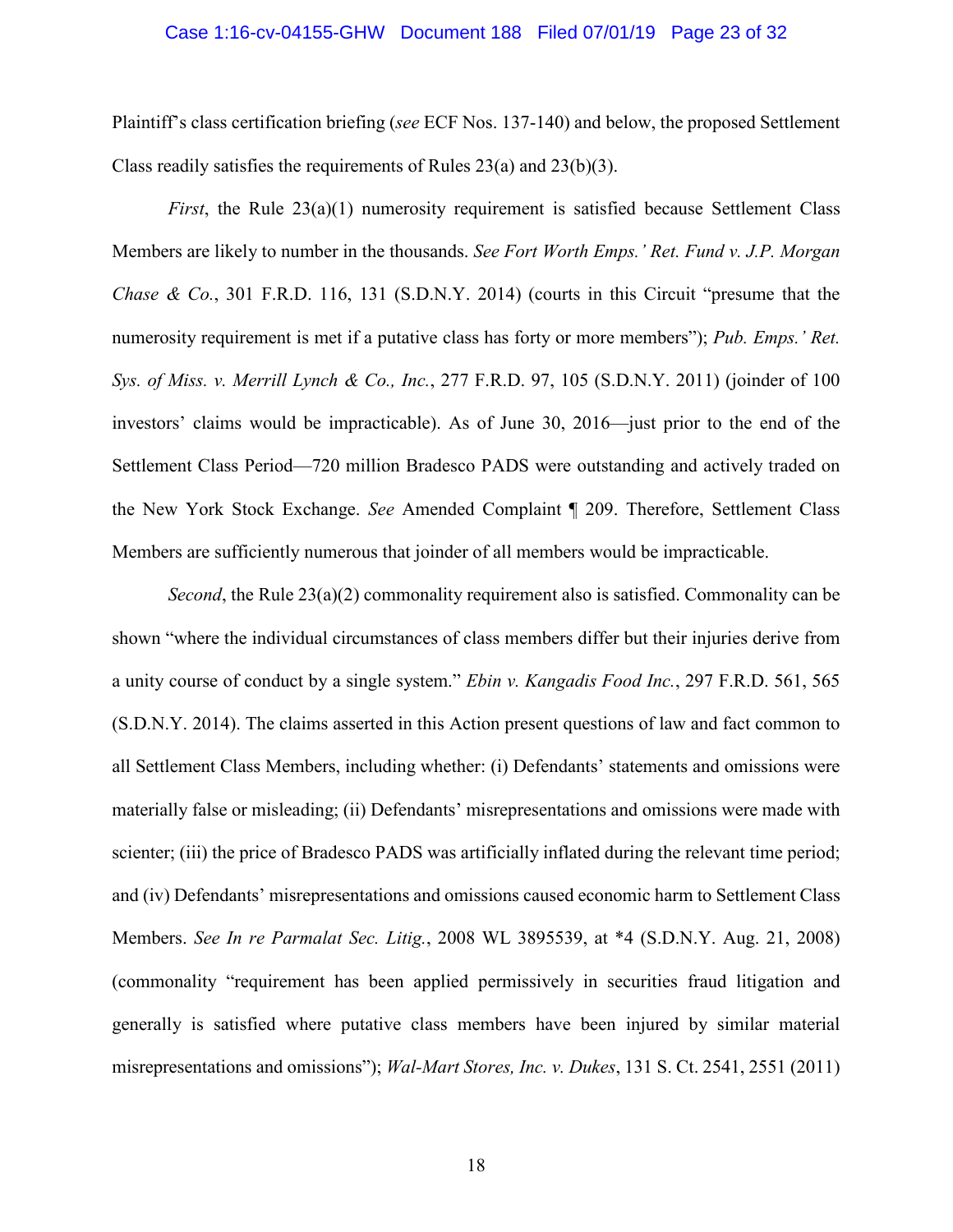#### Case 1:16-cv-04155-GHW Document 188 Filed 07/01/19 Page 24 of 32

(to satisfy commonality requirement, class members' "claims must depend upon a common contention" and "[t]hat common contention . . . must be of such a nature that it is capable of classwide resolution—which means that determination of its truth or falsity will resolve an issue that is central to the validity of each one of the claims in one stroke.").

<span id="page-23-3"></span><span id="page-23-2"></span>*Third*, the Rule 23(a)(3) typicality requirement is satisfied because "each class member's claim arises from the same course of events and each class member makes similar legal arguments to provide defendant's liability." *In re Flag Telecom Holdings, Ltd. Sec. Litig.*, 574 F.3d 29, 35 (2d Cir. 2009). Thus, "[w]hen it is alleged that the same unlawful conduct was directed at or affected both the named plaintiff and the class sought to be represented, the typicality requirement is usually met . . . ." *N.J. Carpenters Health Fund v. Royal Bank of Scot. Grp., PLC*, 2016 WL 7409840, at \*4 (S.D.N.Y. Nov. 4, 2016). Here, Lead Plaintiff's claims are typical of those of the other members of the Settlement Class—it purchased Bradesco PADS during the Settlement Class Period, at prices allegedly inflated by Defendants' alleged misconduct, and was harmed when the relevant truth was revealed. Further, the proof that Lead Plaintiff would present to establish its claims would also prove other Settlement Class Members' claims.

<span id="page-23-1"></span><span id="page-23-0"></span>*Fourth*, the Rule 23(a)(4) adequacy requirement is satisfied because Lead Plaintiff's claims do not conflict with those of other Settlement Class Members, and Lead Counsel is qualified, experienced, and generally able to conduct the litigation. *See In re Celestica Inc. Sec. Litig.*, 2014 WL 4160216, at  $*5$  n.3 (S.D.N.Y. Aug. 20, 2014) ("Courts generally interpret [the adequacy] requirement to mean that the named plaintiffs must be similarly situated to the proposed class in terms of interests and injury, and they may have no interests adverse to those of the putative class."); *Enea v. Bloomberg, L.P.*, 2014 WL 1044027, at \*6 (S.D.N.Y. Mar. 17, 2014) ("proposed counsel [must] be able to fairly and adequately represent the interests of the class.").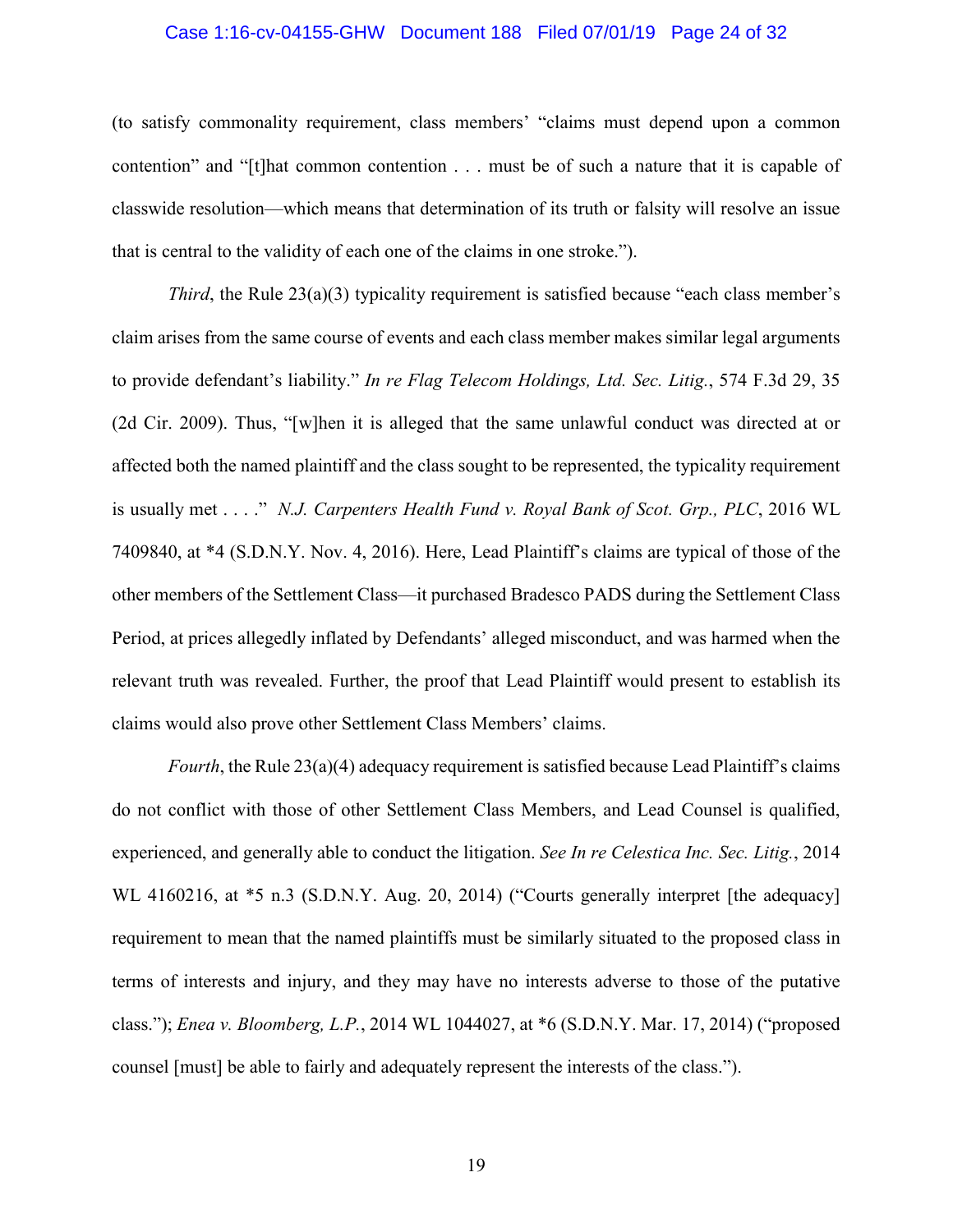#### Case 1:16-cv-04155-GHW Document 188 Filed 07/01/19 Page 25 of 32

<span id="page-24-3"></span>*Lastly*, this case satisfies Rule 23(b)(3), which requires that common questions of law and fact predominate over individual questions, and that a class action is superior to other methods of adjudication. As discussed above, the common issues relating to Defendants' liability predominate over any individualized issues. *See also In re U.S. Foodservice Inc. Pricing Litig.*, 729 F.3d 108, 118 (2d Cir. 2013) (finding predominance requirement "is satisfied if resolution of *some* of the legal or factual questions that qualify each class member's case as a genuine controversy can be achieved through generalized proof, and if these particular issues are more substantial than the issues of individualized proof"). Further, the core liability issues of the Settlement Class's claims—falsity, materiality, scienter, and loss causation—are issues whose proof can be made on a class-wide basis. Indeed, the Supreme Court has noted that predominance is "readily met" in securities fraud cases. *Amchem*, 521 U.S. at 625.

<span id="page-24-2"></span><span id="page-24-1"></span><span id="page-24-0"></span>Likewise, class certification is the superior method of litigation for these claims.[12](#page-24-4) *See In re Marsh & McLennan Cos., Inc. Sec. Litig.*, 2009 WL 5178546, at \*12 (S.D.N.Y. Dec. 23, 2009) (recognizing that the "class action is uniquely suited to resolving securities claims," because "the prohibitive cost of instituting individual actions" in such cases gives class members "limited interest in individually controlling the prosecution or defense of separate actions"); *In re Lehman Bros. Sec. & ERISA Litig.*, 2013 WL 440622, at \*5 (S.D.N.Y. Jan. 23, 2013) ("This is not a case in which all . . . investors have the means to maintain separate actions and invested large sums. Nor is this a case where the harm to each investor is so highly individualized that each member has an interest in maintaining an individual action."). As noted above, concerns regarding Rule 23(b)(3) manageability are not an issue in a class certified for settlement purposes.

<span id="page-24-4"></span> $12$  In determining whether the "superiority" requirement is met, courts consider: (i) class members' interest in individually controlling the litigation of their own cases; (ii) the extent and nature of other litigation involving the same issues; (iii) the desirability of concentrating the litigation in this forum; and (iv) any difficulties that may be encountered in managing a class action. Fed R. Civ. P. 23(b)(3).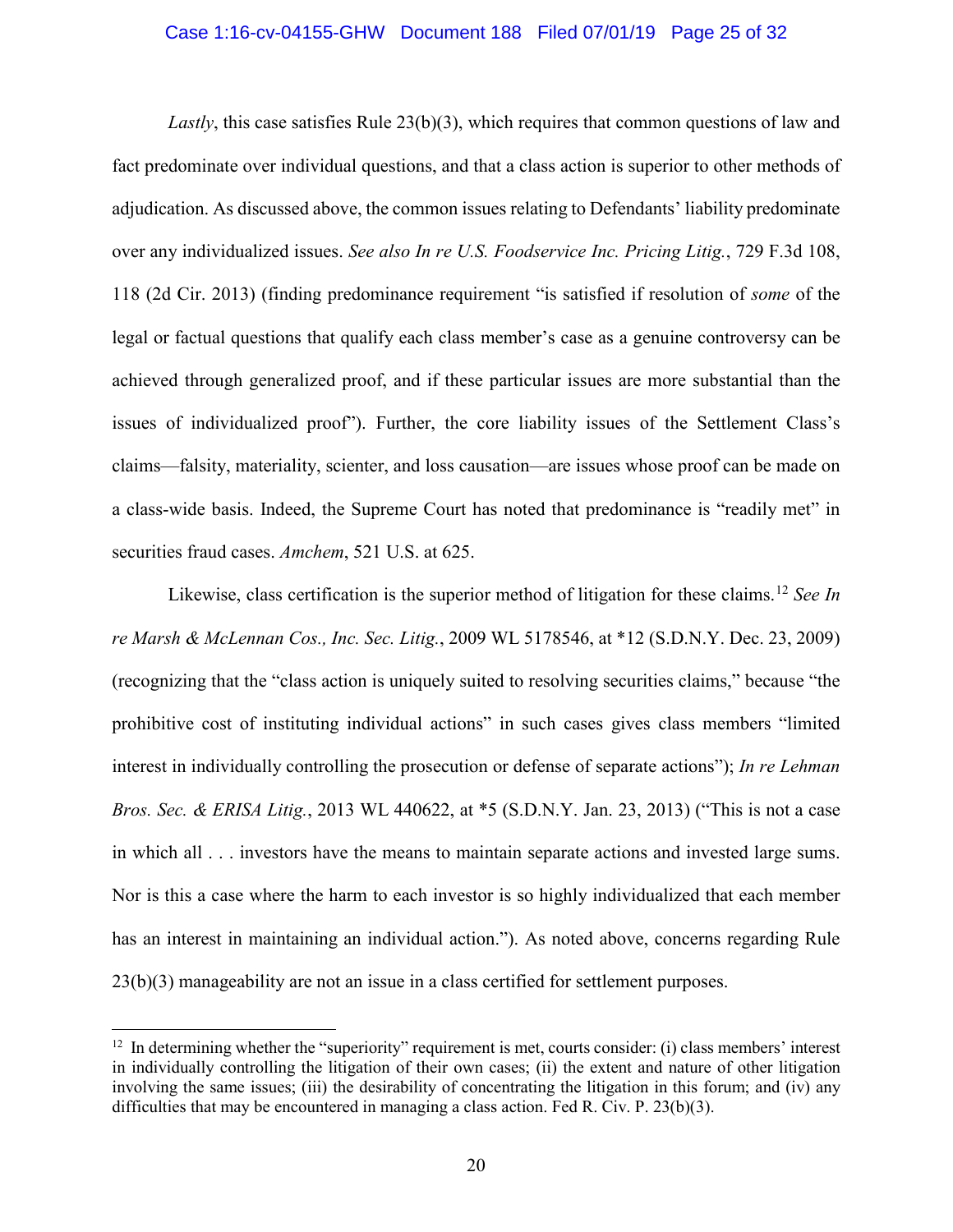In sum, the proposed Settlement Class meets all of the requirements of Rules 23(a) and 23(b)(3). It is likely that, in connection with final approval of the Settlement, the Court will be able to certify the Settlement Class for purposes of settlement and thus, Lead Plaintiff respectfully submits that the Settlement Class warrants the Court's provisional certification at this time.

## **VI. THE COURT SHOULD APPROVE THE FORM, CONTENT, AND METHOD FOR DISSEMINATING NOTICE TO THE SETTLEMENT CLASS**

Rule  $23(c)(2)$  requires notice to be "the best notice that is practicable under the circumstances." "There are no rigid rules to determine whether a settlement notice to the class satisfies constitutional or Rule 23(e) requirements; the settlement notice must fairly apprise the prospective members of the class of the terms of the proposed settlement and of the options that are open to them in connection with the proceedings." *Arbuthnot v. Pierson*, 607 F. App'x at 73- 74. Moreover, "[t]he adequacy of a settlement notice in a class action under either the Due Process Clause or the Federal Rules is measured by reasonableness." *Id*.

<span id="page-25-0"></span>Lead Plaintiff requests that the Court approve the form and content of the proposed Notice, Postcard Notice and Summary Notice,<sup>[13](#page-25-1)</sup> as well as the proposed manner for providing notice of the Settlement to Settlement Class Members as set forth in the Preliminary Approval Order. In connection with approval of notice, Lead Plaintiff also seeks the Court's authorization to retain Epiq as the Claims Administrator to supervise and administer the notice procedure in connection with the proposed Settlement as well as to process Claims. As reflected in the materials attached to the Zivitz Declaration as Exhibit B, Epiq is a nationally recognized notice and claims administration firm with extensive experience in administrating settlements of complex securities class actions. *See also* [https://www.epiqglobal.com/en-us/experience/class-action-mass-tort/class](https://www.epiqglobal.com/en-us/experience/class-action-mass-tort/class-action-administration)[action-administration.](https://www.epiqglobal.com/en-us/experience/class-action-mass-tort/class-action-administration)

<span id="page-25-1"></span> <sup>13</sup> *See* Exs. A-1, A-2 and A-4, respectively, to the Stipulation.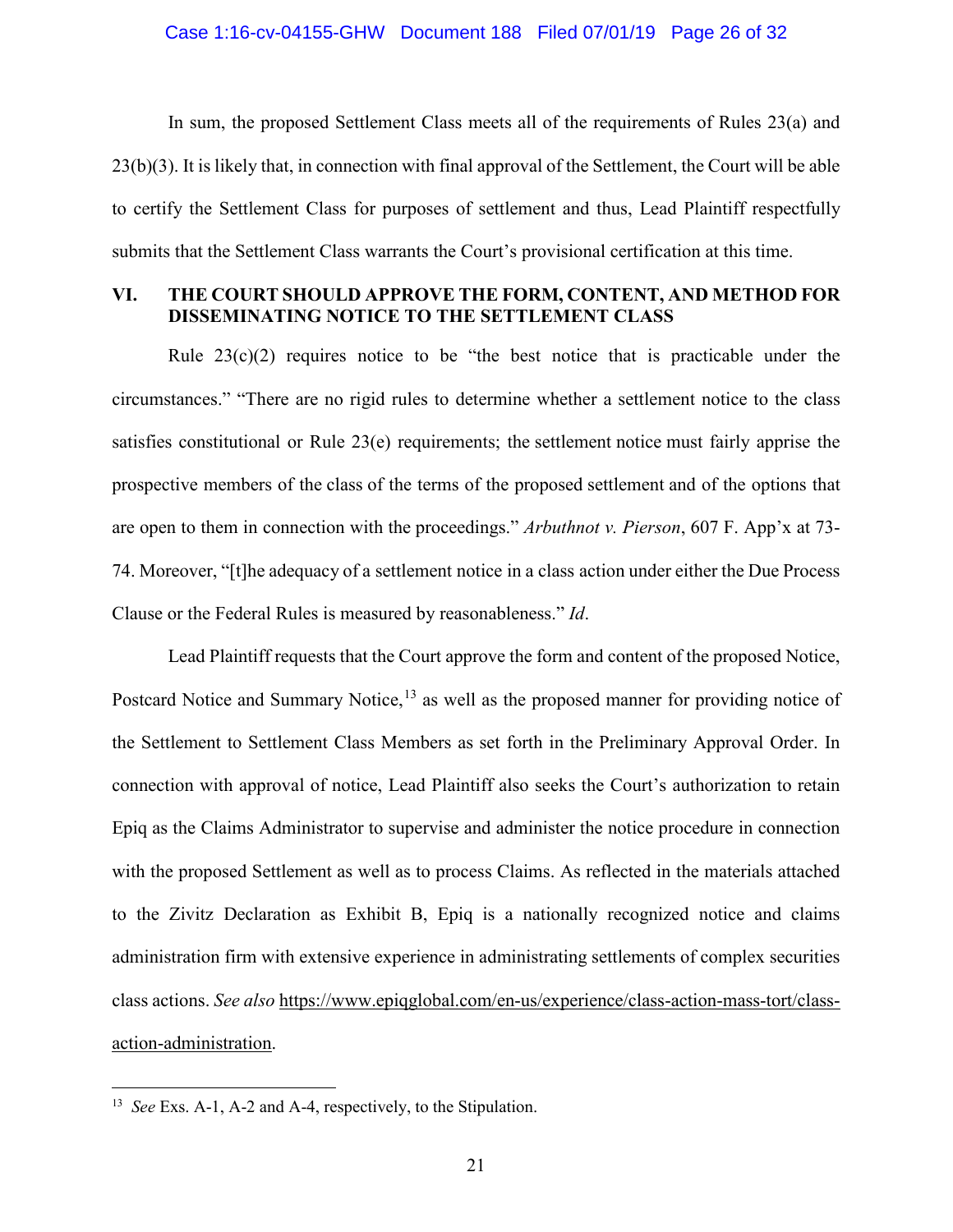## **A. The Proposed Method of Disseminating Notice of the Settlement to the Settlement Class is Reasonable and Warrants Approval**

Lead Plaintiff's proposed method of dissemination provides notice "in a reasonable manner to all class members who would be bound by the proposal." Fed. R. Civ. P. 23(e)(1). If the Court grants preliminary approval, Epiq, under Lead Counsel's direction, will mail individual notice, in the form of the Postcard Notice, to all Settlement Class Members who can be identified through reasonable effort, including through the shareholder lists of purchasers of record to be provided by Bradesco. *See* Stipulation ¶ 22. To disseminate notice, the Claims Administrator will also utilize its proprietary list of banks, brokerage firms, and nominees ("Nominees") that purchase securities on behalf of beneficial owners.[14](#page-26-3) Settlement Class Members will be mailed the full Notice and Claim Form upon request.<sup>[15](#page-26-4)</sup>

The Postcard Notice will provide important information regarding the Settlement, along with the rights of Settlement Class Members in connection therewith, and will direct recipients to the website for the Settlement, [www.bancobradescosecuritieslitigation.com](http://www.bancobradescosecuritieslitigation.com/) (the "Settlement Website") for more information regarding the Settlement, including a downloadable version of the detailed, long-form Notice. Courts routinely allow notice by postcard, such as Lead Plaintiff is requesting here. *See, e.g., McLaughlin v. IDT Energy*, 2018 WL 3642627, at \*9 (E.D.N.Y. July 30, 2018) (approving "short-form notice to the proposed settlement class sent as a postcard and a long-form notice distributed via the Internet"). <sup>[16](#page-26-5)</sup> Given the potential size of the notice mailing in

<span id="page-26-3"></span><span id="page-26-1"></span><sup>&</sup>lt;sup>14</sup> The Parties have also agreed that, no later than ten calendar days following the filing of the Stipulation, Defendants shall serve the notice required under the Class Action Fairness Act, 28 U.S.C. § 1715 (2005) *et seq*. *See* Stipulation ¶ 43.

<span id="page-26-4"></span><sup>&</sup>lt;sup>15</sup> Nominees will be asked to provide e-mail addresses, if available, along with physical mailing addresses for potential Settlement Class Members. Although it is not commonplace for Nominees to provide e-mail addresses for purposes of providing notice in securities class actions, if e-mail addresses are provided, Epiq will also e-mail notice to those potential Settlement Class Members.

<span id="page-26-5"></span><span id="page-26-2"></span><span id="page-26-0"></span><sup>16</sup> *See also Edwards v. N. Am. Power & Gas, LLC*, 2018 WL 3715273, at \*5 (D. Conn. Aug. 3, 2018) (approving notice by postcard, which directed class members to settlement website); William B.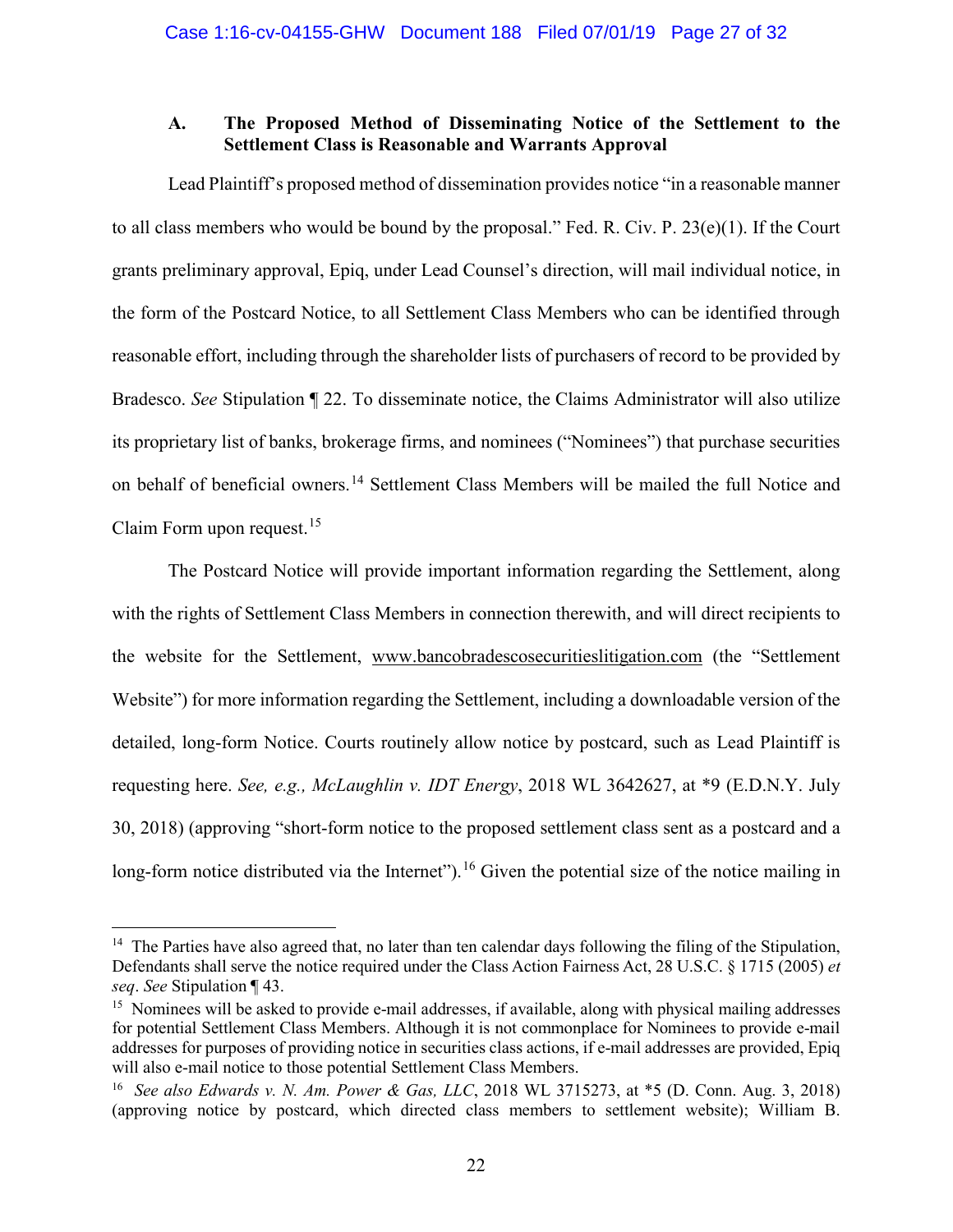#### <span id="page-27-0"></span>Case 1:16-cv-04155-GHW Document 188 Filed 07/01/19 Page 28 of 32

this Action, individual notice via the Postcard Notice as opposed to mailing the full Notice and Claim Form will provide a substantial savings for the Settlement Class. *See In re Advanced Battery Techs., Inc. Sec. Litig.*, 298 F.R.D. 171, 182-83 (S.D.N.Y. 2014) (approving postcard notice, which directed class members to a website that contained the long notice, in part because a postcard notice helps "to minimize notice costs").<sup>[17](#page-27-2)</sup>

In addition, as set forth in the Preliminary Approval Order, the Summary Notice will be published in the national edition of *Investor's Business Daily* and transmitted over *PR Newswire*. Copies of the Notice and Claim Form, along with other documents and information relevant to the Settlement, will be posted on the Settlement Website.

## **B. The Proposed Notices Clearly and Concisely Inform Settlement Class Members About the Settlement's Terms and Their Rights**

<span id="page-27-1"></span>In clear, concise, and plain language, the proposed notices will "fairly apprise the prospective members of the class of the terms of the proposed settlement[s] and of the options that are open to them in connection with the proceedings," as well as provide all information required by Rule 23(c)(2)(B). *Wal-Mart*, 396 F.3d at 114. Collectively, the proposed forms of notice advise of, *inter alia*: (i) the nature of the Action; (ii) the Settlement Class's claims, issues or defenses; (iii) the Settlement's terms; (iv) the considerations that caused Lead Plaintiff and Lead Counsel to conclude that the Settlement is fair, reasonable, and adequate; (v) the procedures for requesting exclusion and objecting; (vi) the procedures for entering an appearance; (vii) the procedures for

 $\overline{a}$ 

Rubenstein, *Newberg on Class Actions* § 8:28 (5th ed. 2015) ("[N]umerous courts have held that postcard notice is 'more than sufficient.'") (collecting cases).

<span id="page-27-2"></span><sup>&</sup>lt;sup>17</sup> As in most securities class actions, a large majority of potential Settlement Class Members are beneficial purchasers whose securities are held in "street name," i.e., the securities are purchased by Nominees in the name of the nominee, on behalf of the beneficial purchasers. At this time, the number of names and addresses that will be provided to Epiq by Nominees cannot be determined with precision; however, Lead Plaintiff's damages consultant and Epiq have both estimated that the number could be in the hundreds of thousands. Mailing the Postcard Notice instead of the full Notice and Claim Form would save approximately \$0.566 per mailing (i.e., approximately \$0.406 on printing and \$0.16 on postage).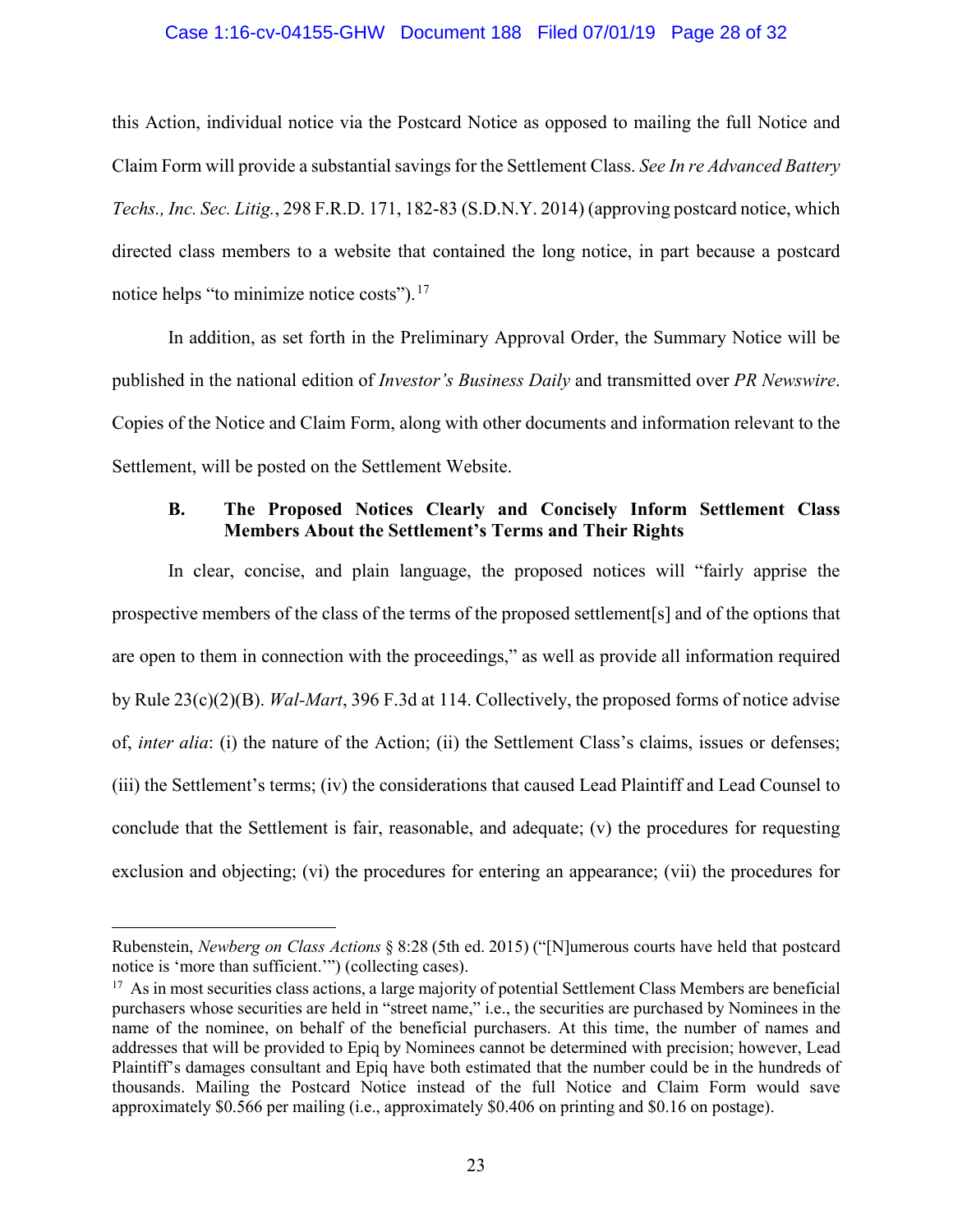#### Case 1:16-cv-04155-GHW Document 188 Filed 07/01/19 Page 29 of 32

submitting a Claim; (viii) the binding effect of a class judgment; (ix) the proposed plan for allocating the Settlement proceeds;  $(x)$  the date, time, and place of the Settlement Fairness Hearing; and  $(x_i)$  how to obtain additional information regarding the Settlement.<sup>[18](#page-28-3)</sup> Both the Postcard and Summary Notices advise potential Settlement Class Members on how to obtain the detailed Notice.

The Notice also sets forth the maximum attorneys' fees and expenses to be sought by Lead Counsel. Specifically, as set forth in the Notice, Lead Counsel will apply for attorneys' fees not to exceed 25% of the Settlement Fund plus reimbursement of Litigation Expenses not to exceed \$1.1 million incurred in connection with the Action, which amount may *include* requests for reimbursement of Plaintiffs' reasonable costs up to an aggregate amount of \$75,000. As also set forth in the Notice, Lead Counsel has fee-sharing agreements with Liaison Counsel, Labaton Sucharow LLP and additional counsel for Mississippi, Gadow Tyler, PLC, which provide that Lead Counsel will compensate these firms solely from the attorneys' fees that Lead Counsel receives in this Action in amounts commensurate with those firms' efforts in the Action.

<span id="page-28-0"></span>This manner of providing notice, which includes notice by first-class mail to Settlement Class Members who can be reasonably identified, supplemented by publication and internet notice, represents "the best notice that is practicable under the circumstances" and satisfies the requirements of Rule 23, due process and all other applicable laws and rules. *See*, *e.g.*, *City of Providence*, 2014 WL 1883494, at \*2; *In re Warner Chilcott Ltd. Sec. Litig.*, 2008 WL 5110904, at \*3 (S.D.N.Y. Nov. 20, 2008). Accordingly, Lead Plaintiff respectfully submits that the proposed notice program is adequate and should be approved by the Court.

<span id="page-28-3"></span><span id="page-28-2"></span><span id="page-28-1"></span><sup>&</sup>lt;sup>18</sup> The Notice also satisfies the PSLRA's separate requirements by stating: (i) the Settlement amount determined in the aggregate and on an average per share basis; (ii) that the Parties do not agree on the average amount of damages per share that would be recoverable; (iii) that Lead Counsel intend to apply for attorneys' fees and expenses (including the amount of such fees and expenses on an average per share basis); (iv) Lead Counsel's contact information; and (v) the reasons why the Parties are proposing the Settlement. 15 U.S.C. § 78u-4(a)(7).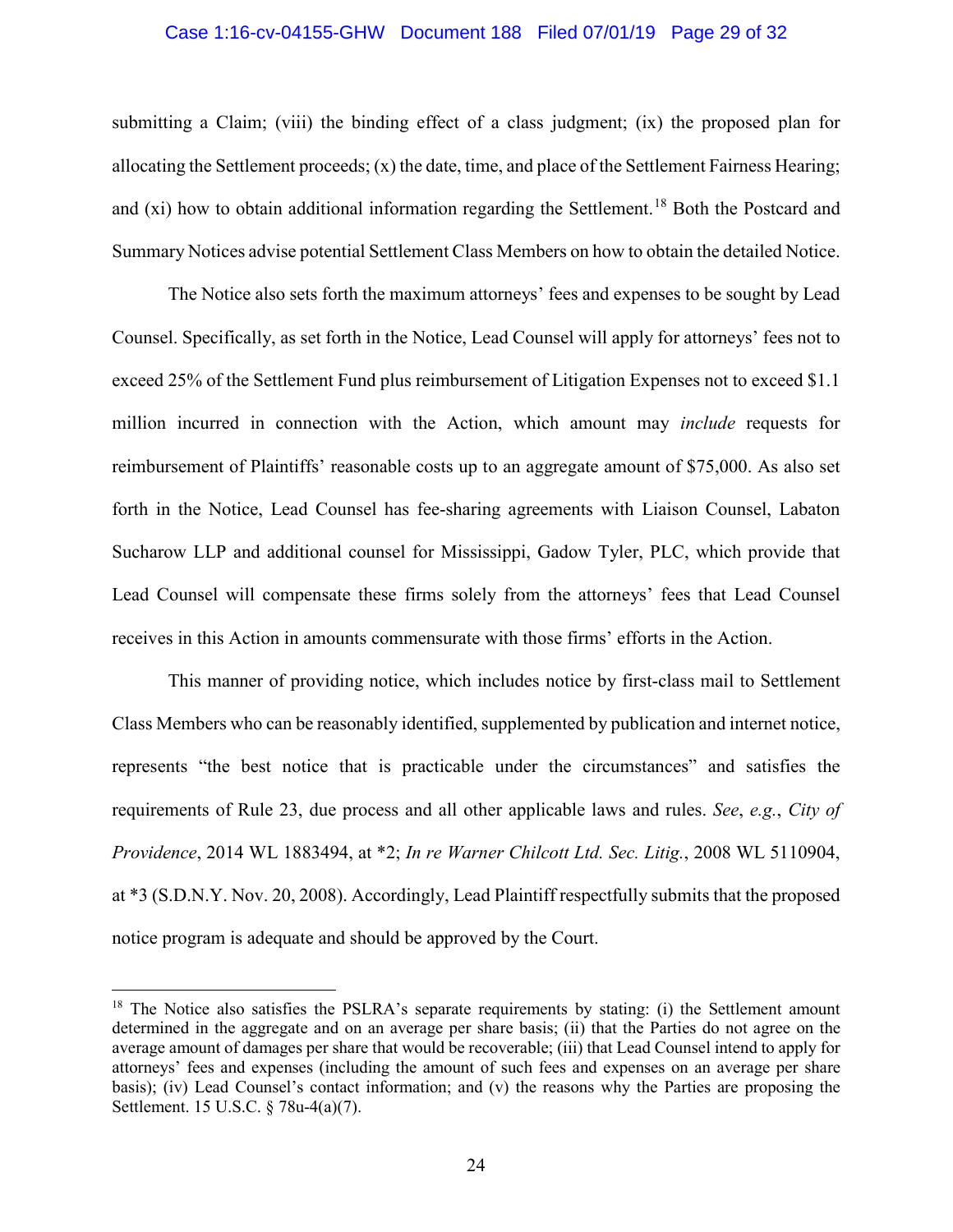# **VII. PROPOSED SCHEDULE OF SETTLEMENT-RELATED EVENTS**

Lead Plaintiff respectfully proposes the below schedule for Settlement-related events. The timing of events is determined by the entry of the Preliminary Approval Order ("Order") and the date of the Settlement Fairness Hearing—which Lead Plaintiff respectfully requests be at least 100 calendar days after the Order's entry, or at the Court's earliest convenience thereafter.

| <b>EVENT</b>                                                                                                                                         | <b>PROPOSED TIMING</b>                                                                                              |
|------------------------------------------------------------------------------------------------------------------------------------------------------|---------------------------------------------------------------------------------------------------------------------|
| Deadline for mailing Postcard Notice to potential<br>Settlement Class Members and full Notice and<br>Claim Form to Nominees (Order, $\P$ 8(b))       | 30 calendar days after date of entry of the<br>Order ("Notice Date")                                                |
| Deadline for establishing Settlement Website and<br>posting Notice and Claim Form on same (Order,<br>$\P$ 8(c))                                      | On or before the Notice Date                                                                                        |
| Deadline for publishing the Summary Notice<br>$(Order, \P8(d))$                                                                                      | 10 calendar days after Notice Date                                                                                  |
| Deadline for filing papers supporting final<br>approval of Settlement, Plan of Allocation, and<br>application for fees and expenses (Order, $\P$ 27) | 35 calendar days prior to Settlement<br><b>Fairness Hearing</b>                                                     |
| Deadline for receipt of exclusions or objections<br>(Order, $\P\P$ 14, 17)                                                                           | 21 calendar days prior to Settlement<br><b>Fairness Hearing</b>                                                     |
| Deadline for filing reply papers (Order, $\P$ 27)                                                                                                    | 7 calendar days prior to Settlement<br><b>Fairness Hearing</b>                                                      |
| Settlement Fairness Hearing (Order, 16)                                                                                                              | No earlier than 100 calendar days after<br>entry of the Order, or at the Court's<br>earliest convenience thereafter |
| Deadline for submitting Claims (Order, $\P$ 11)                                                                                                      | 120 calendar days after Notice Date                                                                                 |

## **VIII. CONCLUSION**

For all the foregoing reasons, Lead Plaintiff respectfully requests that the Court enter the

proposed Preliminary Approval Order.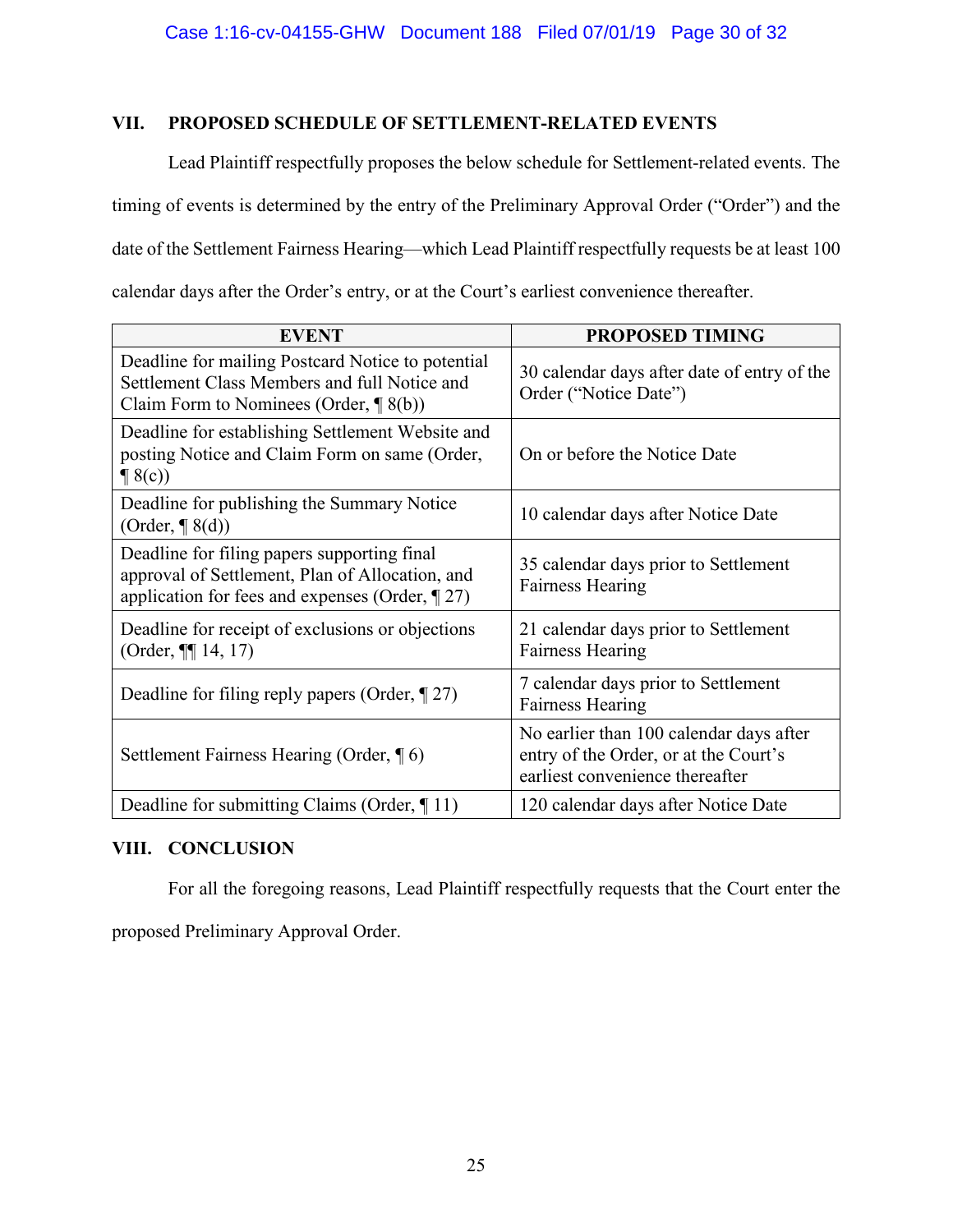## Dated: July 1, 2019 **KESSLER TOPAZ MELTZER & CHECK, LLP**

# */s/ Andrew L. Zivitz*

Andrew L. Zivitz Johnston de F. Whitman, Jr. 280 King of Prussia Road Radnor, PA 19087 Telephone: (610) 667-7706 Facsimile: (610) 667-7056

*Lead Counsel for Lead Plaintiff and the Settlement Class*

## **LABATON SUCHAROW LLP**

Johnathan Gardner Alfred L. Fatale III 140 Broadway New York, NY 10005 Telephone: (212) 907-0700 Facsimile: (212) 818-0477

*Liaison Counsel for Lead Plaintiff and the Settlement Class*

## **GADOW TYLER, PLC**

Jason M. Kirschberg 511 E. Pearl Street Jackson, MS 39201 Telephone: (601) 355-0654 Facsimile: (601) 510-9667

*Additional Counsel for Lead Plaintiff*